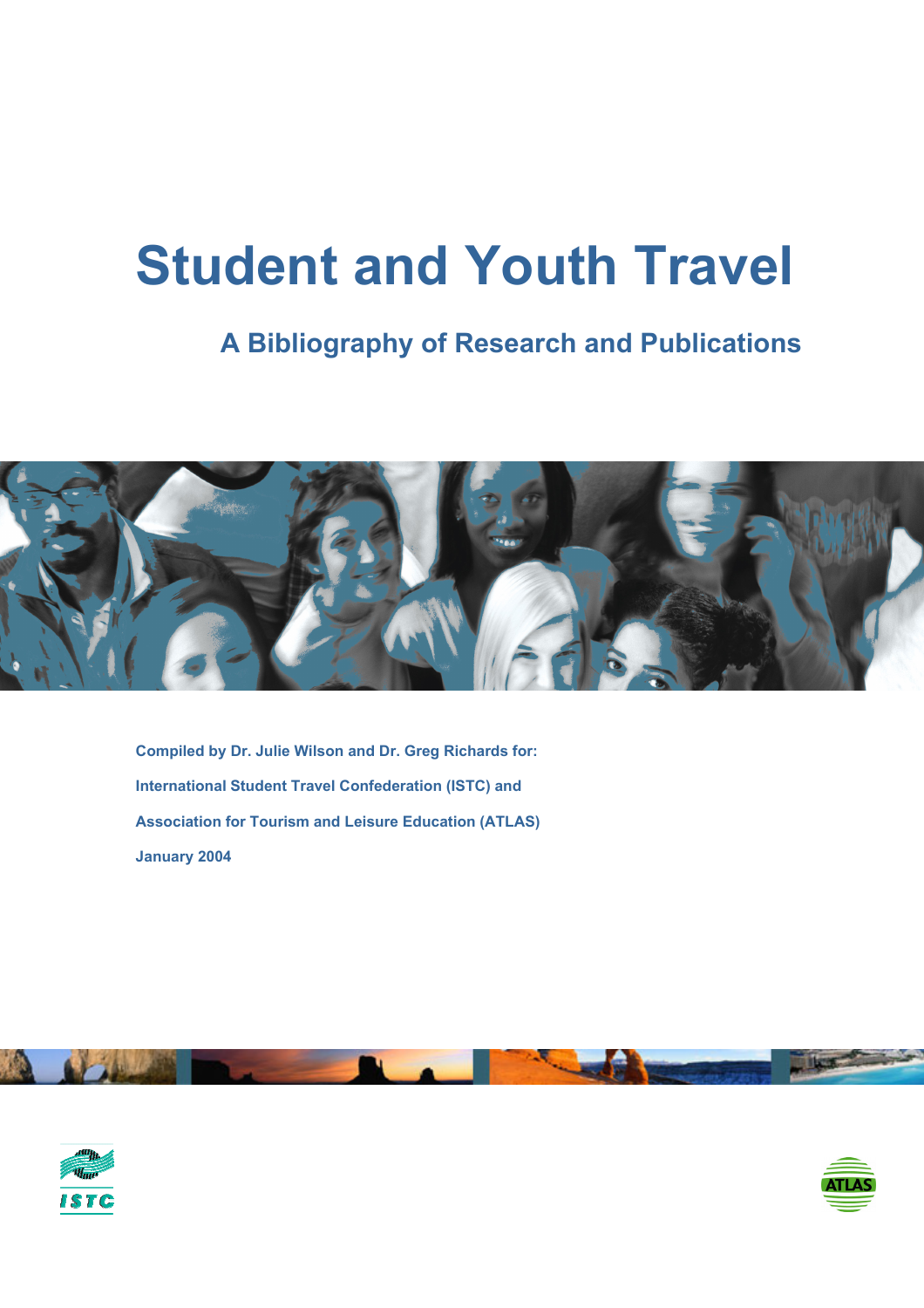

# **International Student Travel Confederation (ISTC)**

Serving student travellers since 1949, the philosophy of the ISTC is that student travel, and the exchange of ideas it encourages, contributes to education and plays an important role in developing greater international understanding. Specialist student travel and student services organisations comprise the ISTC's international network of 5,000 offices in 106 countries. With special student ticket arrangements on most of the world's airlines, an international student identity card (ISIC) and a full range of surface travel, study and work abroad programmes ISTC member organisations provide educational experiences through travel to over 10 million youth and student travellers each year.



# **Association for Tourism and Leisure Education (ATLAS)**

The Association for Tourism and Leisure Education (ATLAS) was established in 1991 to develop transnational educational initiatives in tourism and leisure. ATLAS provides a forum to promote staff and student exchange, transnational research and to facilitate curriculum and professional development. ATLAS currently has members in more than 50 countries.

**Bibliographic and Ordering Information**  Authors: Wilson, J. and Richards, G. Year: 2003 Title: Student and Youth Travel: A Bibliography of Research and Publications Publisher: International Student Travel Confederation (ISTC), Amsterdam, The Netherlands. ISBN: 90-75775-18-0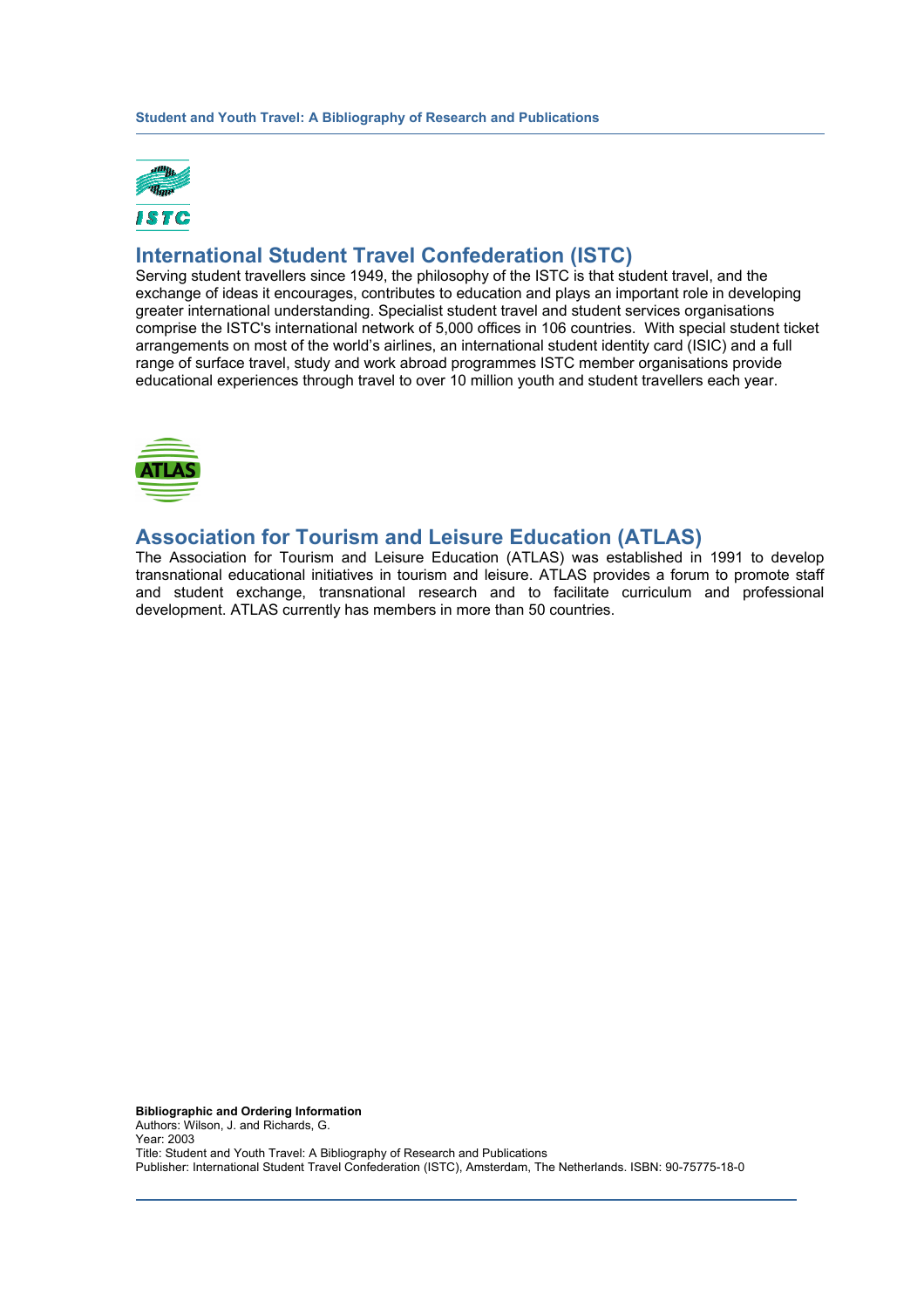## **Introduction**

In 2000, the International Student Travel Confederation (ISTC) began to compile a review of existing studies on the youth and student travel market and the characteristics of today's independent young traveller. Despite seeking assistance from some of the world's leading travel research authorities ISTC heard the same answer each time; almost no market research existed on the youth and student traveller.

Greg Richards and Julie Wilson of the Association for Tourism and Leisure Education (ATLAS) had a similar interest in studying the youth and student travel market. Over the next three years, ATLAS and ISTC worked together to publish 'New Horizons in Independent Youth and Student Travel' the first ever global study of student and youth travellers conducted using primary research.

Around the same time, ATLAS created the Backpackers Research Group, an international network of academics involved in studies of student and youth travel. Through their collective efforts this group exploded the myth that there was little or no research on this market by assembling the first comprehensive bibliography of studies on the young independent traveller.

ISTC has subsequently published this extensive bibliography, which draws together for the first time a wide range of academic and market-based research on youth and student travel and includes summaries or abstracts of each study. Research subjects cover the psychological, economic, market and personal development impact of the young traveller.

ISTC thanks Greg Richards, Julie Wilson and the Backpackers Research Group for their vision, dedication and attention to detail in the compilation of this bibliography. Their efforts make a significant contribution to the worthy cause of understanding Student and Youth travel.

David Jones

Documber 200

Director General ISTC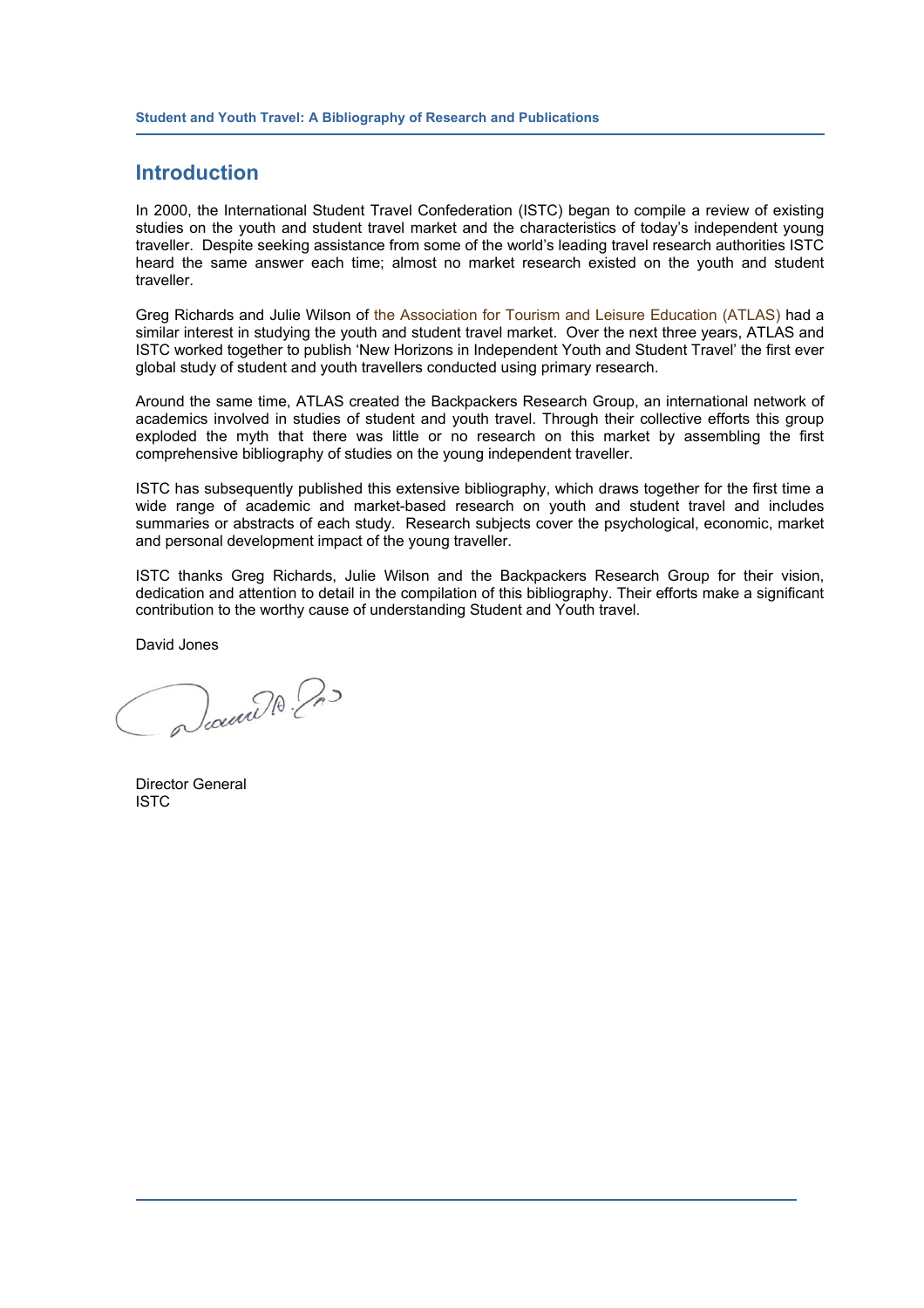# **From the author**

A few points should be noted in relation to the list of sources. Firstly, the list does not include, for the most part, sources specifically based on backpacker travel, principally for the reason that there are a rapidly expanding range of sources in this field which have been well documented elsewhere. For a comprehensive review of these sources refer to Ateljevic and Doorne, Chapter Four as well as the extensive list of references in Richards and Wilson, 2004, which reflects the ATLAS Backpacker Research Group's bibliography of sources on backpackers and backpacking. Secondly, it is acknowledged that while this list of sources is comprehensive, it is not designed to be exhaustive. The list has been limited to sources with an overt focus on youth travel and thus many relevant sources have not been included, particularly those in the wider field of youth mobility and intercultural experiences. It is therefore recommended that those wishing to gain a deeper understanding of the youth travel phenomenon extend their searches to include these and other related but highly relevant fields. Thirdly, both English and American spellings appear in the summaries and this reflects the choice of spelling presented in original abstracts. Finally, any suggestions for additions to the list should be emailed to info@istc.org.

This compilation of research and publications on the youth and student traveller was originally put together as a bibliography for a report entitled 'Today's Youth Tourists, Tomorrow's Global Nomads? New Horizons in Independent Youth and Student Travel', which reported on the main findings of a major transnational study on independent youth and student travel and was undertaken by ATLAS and ISTC. A summary of this report is included in the bibliography. For more information or to obtain a copy of 'New Horizons in Independent Youth and Student Travel ', visit www.AboutISTC.org.

### **How to access sources**

The sources in this bibliography generally fall into three categories:

#### **1. Mainstream academic journal articles**

The first port of call for locating journal articles is the Ingenta website (www.ingenta.com). Individual articles are generally available for purchase through Ingenta, where there are comprehensive search and browse facilities and electronic delivery of articles.

Alternatively, links to all of the tourism journals listed in this bibliography are available at the following website: http://www.tourismeducation.org/Tourism%20Education%20Frameset.htm (NB *Problemy Turystyki* is listed as *Problems of Tourism*).

For other tourism journals mentioned in the bibliography that are not locatable via the above site, please refer to individual websites as follows:

- *Cahiers Espaces*: see http://www.revue-espaces.com/
- *Youth Travel International*: see http://www.fiyto.org/Docs/comm/YTI\_Mission\_Statement.html
- *EIU Travel and Tourism Analyst*: see Mintel, www.leisuretourism.com or www.ingenta.com

The websites for the following non-tourism journals mentioned in this bibliography are:

- *Affari Sociali Internazionali*: see www.francoangeli.it/Riviste/Asi.asp
- *BITS Información*: see www.leisuretourism.com
- *International Journal of Comparative Sociology*: see Ingenta or www.desitterpublications.com/Journals/ijcs.asp
- *International Journal of Intercultural Relations*: see Ingenta, www.sciencedirect.com or http://www.elsevier.com/wps/find/journaldescription.cws\_home/535/description#description
- *Journal of Youth Studies*: see Ingenta or www.tandf.co.uk/journals/carfax/13676261.html
- *Phenomenology and Pedagogy*: see www.ualberta.ca/~vanmanen/PandP.htm
- *Sociologia Urbana e Rurale*: see http://www.francoangeli.it/Riviste/Sur.asp
- *World Leisure and Recreation*: see http://www.worldleisure.org/Publications/Journal/journal.html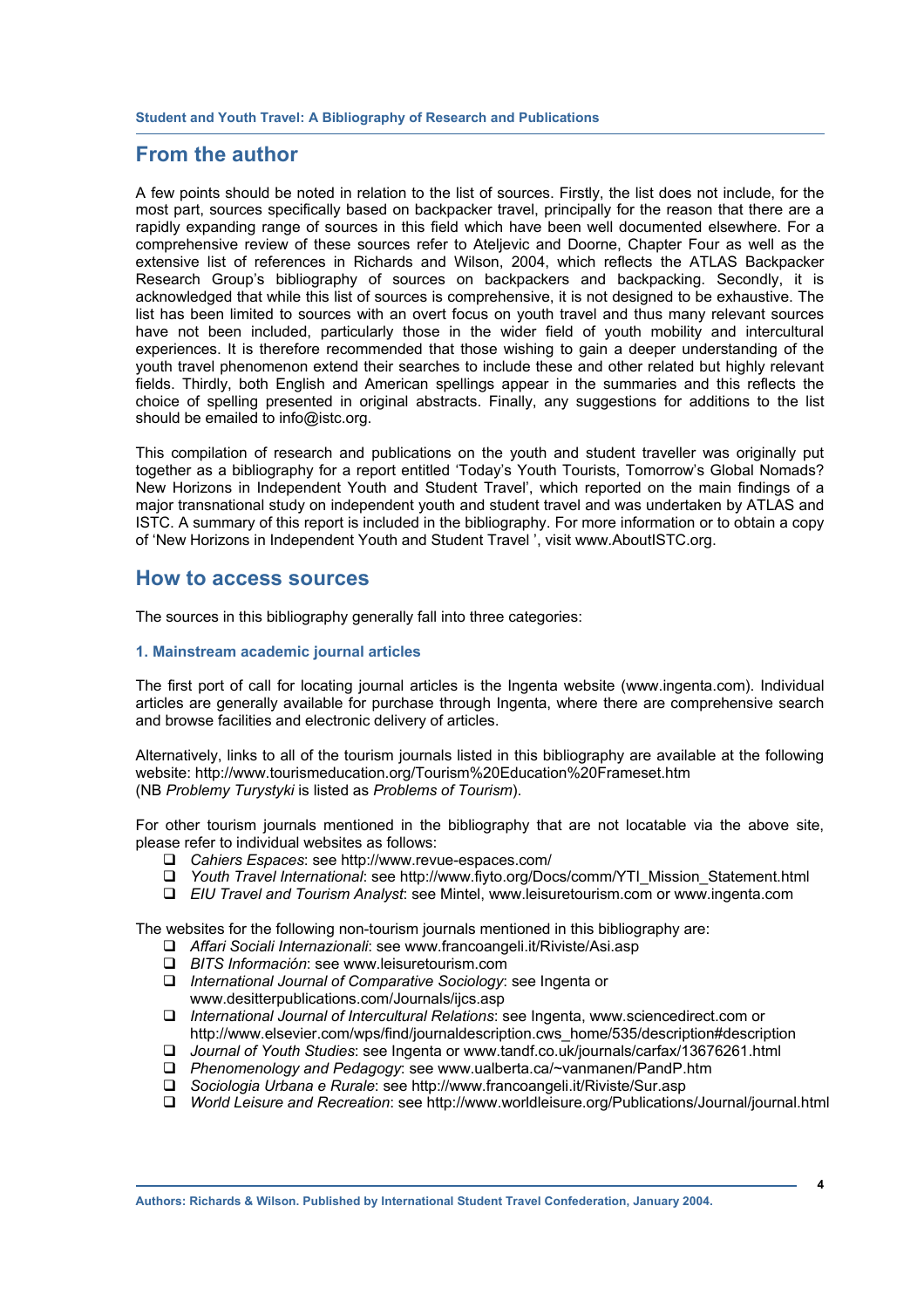Other useful journal locating resources are www.leisuretourism.com (a subscription site with a free trial period) and www.waksberg.com/research (a comprehensive free research resource).

It may also be possible to access hard copies of journals at university or college academic libraries with tourism teaching and research sections. Such libraries generally have an inter-library loan or document ordering service. ATLAS has academic institutional members worldwide who have access to academic libraries. For a local ATLAS member, see the membership list at www.atlas-euro.org

#### **2. Reports and Market Research**

Various types of reports from Mintel are available through Ingenta or directly from Mintel's websites:

- □ http://reports.mintel.com/
- http://consumer.mintel.com
- http://reports.mintel.com/sinatra/mintel/reports/

WTO publications are available from: http://www.world-tourism.org/cgi-bin/infoshop.storefront

The latest *Backpackers Uncovered* publication is available from: http://atc.australia.com/cms/pdf/Backpackersjan03.pdf

The reports produced by ISTC / ATLAS are available to download free from www.aboutistc.org

#### **3. Books**

Most books are available to order through online bookstores such as Amazon (www.amazon.com). Specific publishers' sites for book sources in the bibliography are:

- Channel View: www.channelviewpublications.com
- Pearson Education: www.pearsoned.co.uk/Academics/
- □ Routledge: www.routledge.com
- □ John Wiley and Sons: www.wiley.com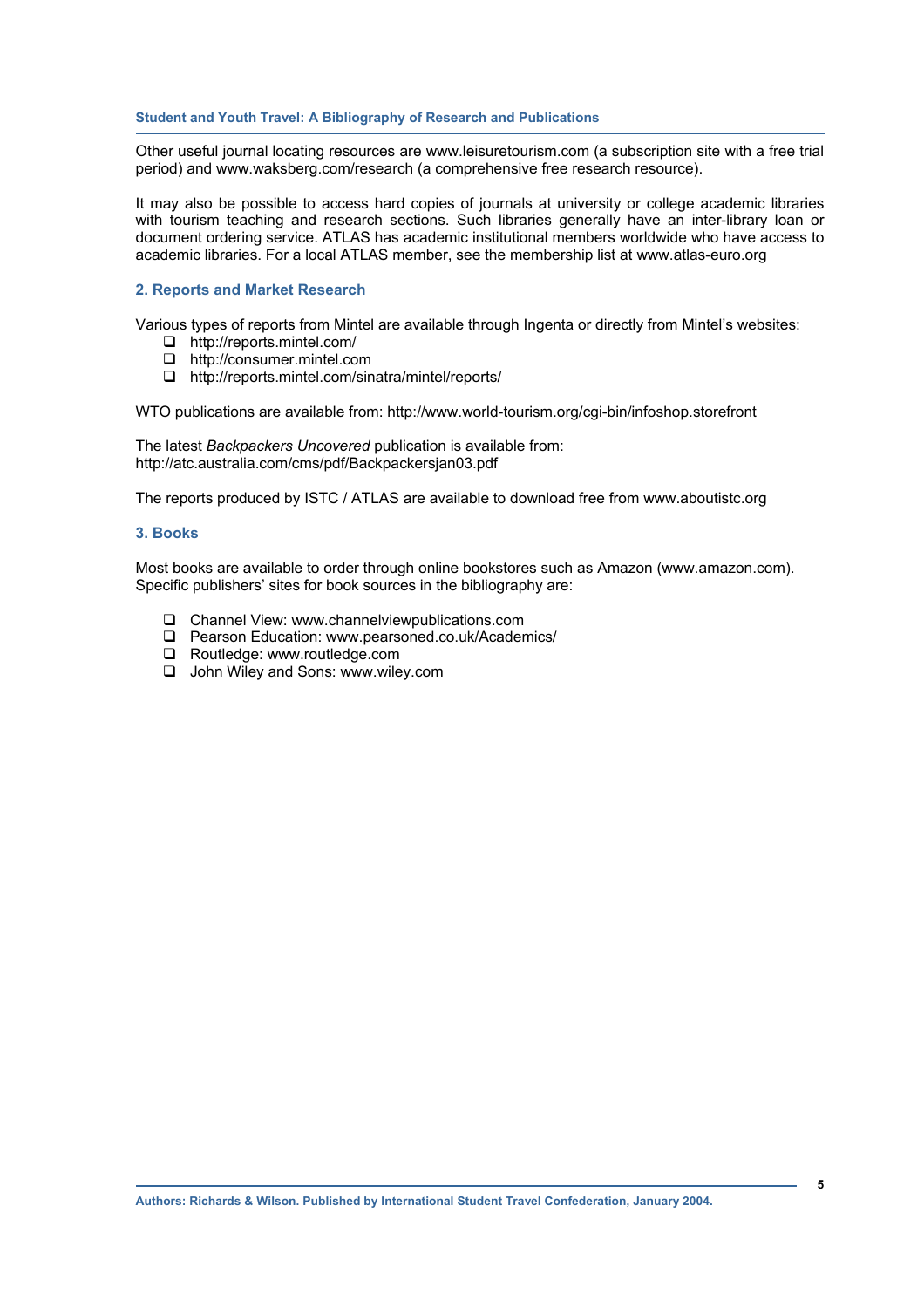# **Student and youth travel bibliography**

#### **Abdel-Ghaffar, A. (1992) Youth Tourism,** *Annals of Tourism Research* **19 (4), pp. 792-794**

This article was a conference report of the November 1991 first World Tourism Organisation (WTO) conference on youth tourism, held in Delhi. The report was prepared by Amr Abdel-Ghaffar and Mano Handy in collaboration with Jafar Jafari, Lee Kreul and Francis Stivala, the World Tourism Organization (Spain), University of Wisconsin-Stout (USA), Purdue University (USA) and the National Student Travel Foundation of Malta.

#### **Adler, J. (1985) Youth on the Road: Reflection on the History of Tramping.** *Annals of Tourism Research* **12, pp. 335-354**

Tourism is conventionally traced to the eighteenth century Grand Tour of aristocratic youth which, it is then suggested, was gradually democratized and adopted in modified form by the middle classes. In such a perspective, the road culture of contemporary youth travelers would simply represent one form of this democratized elite tradition. This paper argues instead that contemporary road culture is better seen as an upwardly rather than downwardly mobile cultural form. Tramping originated as a wellinstitutionalized travel pattern of working class youth. Despite its instrumental functions, it always had touristic components, serving as the young workingman's Grand Tour. When, in the course of the nineteenth century, it declined as a labor institution, it was romanticized and adopted by middle class youth for exclusively tourist purposes.

#### **ATI (Aviation and Tourism International) (1995)** *Europe's Youth Travel Market.* **Brussels: European Travel Commission (written by S. Wheatcroft and J. Seekings)**

This report is based on a series of analyses of the European youth travel market with the aim of informing the travel industry about this sector. It is based on data derived from the European Travel Monitor as well as ATI's own research. A global overview of the youth travel market is presented at the start of the report, which is followed by sections on intra-European, overseas and European domestic youth travel. Subsequent sections focus on growth forecasts, suppliers, intermediaries and institutions in the youth tourism sector. The report closes with a strategy for raising awareness of the potential value of youth tourism for the travel industry and proposes an action plan containing specific suggestions for the sector.

#### **Babin, B.J. and KuemLim, K. (2001) International students' travel behavior: a model of the travel-related consumer/dissatisfaction process.** *Journal of Travel and Tourism Marketing* **10 (1), pp. 93-106**

A study was conducted to explore a consumer satisfaction/dissatisfaction (CS/D) process among international college students (n=153) at a mid-sized US university. The 2 primary objectives of this study are: to explore travel-related factors that create value and satisfaction for international students; and to explore the usefulness of personal value perceptions in explaining consumers' travel-related activities. A structural model is explored that shows how characteristics such as perceived safety, fun, and educational benefits create travel satisfaction through their impact on personal hedonic and utilitarian travel value perception. It is suggested that hedonic and utilitarian travel values are key facilitators, or mediators, of the relationships between key travel factors and CS/D. Results show that value perceptions appear to be key mediators of travel consumers' satisfaction ratings.

#### **Bonvecchio, C. (1991) The new needs and new aims of youth tourism in international markets / I nuovi bisogni e le nuove motivazioni del turismo giovanile sui mercati internazionali.** *Affari Sociali Internazionali* **19 (1), pp. 161-165**

The motives and needs of young people (14-28) travelling as tourists are examined. The role of the scout movement in preparing young people for travel is mentioned. The suitability of youth hostels to answer current demands is questioned; a survey in the GDR suggests the accommodation offered is considered uncomfortable, regimented and unsuitable. Aspects of provision of facilities for young people are introduced: these must include opportunities for meeting others, cultural, artistic, sports or environment-related events and proper regard for the young people's requirements. The Erasmus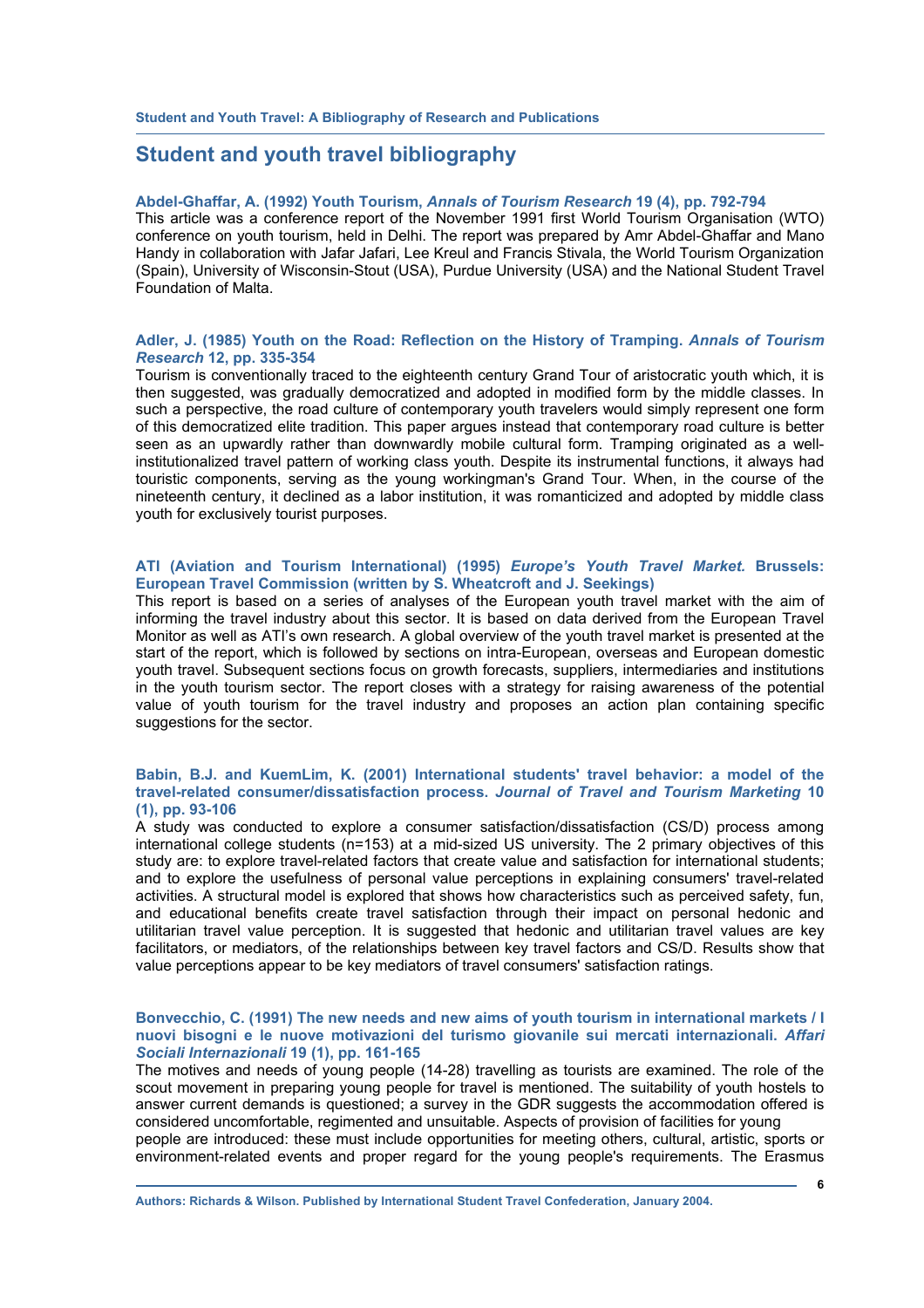Project is mentioned: this enables young people to study at institutions of higher education in other countries. Tourism provision for these students should be considered.

#### **Butts, F.B., Salazar, J., Sapio, K. and Thomas, D. (1996) The impact of contextual factors on the spring break travel decisions of college students.** *Journal of Hospitality and Leisure Marketing* **4, (3), pp. 63-70**

The college student is a major factor in the tourism success or the failure of many destination resort communities during the spring break season. This study examined the contextual marketing factors utilized by a successful coastal tourism community and their impact on the student's travel destination decision. This particular community utilized marketing factors in an attempt to discourage the label of a college spring break host. The influence that 16 community specific marketing factors exerted on the travel destination choices of 178 college students attending one of three universities in Alabama and Mississippi were identified and studied. The research found that factors other than the contextual marketing factors utilized by the host community may be the overriding influence in the deterrence of college students. Such factors may be related to traveller motivation and situation rather than a community's claimed marketing success.

#### **Bywater, M. (1993) The Youth and Student Travel Market.** *EIU Travel and Tourism Analyst* **3, pp. 35-50**

Measurement of the youth and student travel market is difficult; although there is no doubt that it is a multi-million dollar business. Among the major origin markets are the UK, Germany, the USA, Spain, Austria and the Irish Republic, with a sharp increase in youth travel from Eastern Europe in recent years. In terms of destination trends, the USA is a major attraction for travellers from Europe, the UK is rated highly by continental Europeans and there has been a general increase in long haul travel. Air travel has taken an increasing share of the market, particularly at the expense of the railways. This report looks at the two organizations which dominate the international scene, the Federation of International Youth Travel Organizations and the International Student Travel Confederation, and at five of the major suppliers in the business. Most organizations have their roots in the student movement, academic institutions or government, and they still see their core business in this clearly defined market. However, the reality is that these companies are competing with the rest of the travel and tourism industry and their strategies have to reflect the same commercial concerns if they are to remain competitive.

#### **Carr, N. (1998) The Young Tourist: A Case of Neglected Research.** *Progress in Tourism and Hospitality Research* **4 (4), pp. 307-318**

This paper reviews the state of the young tourist population and the research that has been conducted on the young tourist. It shows that despite the number of young people taking vacations they have generally been neglected by researchers. The separate and heterogeneous nature of this market segment is described. Its current size, economic significance, and potential for the future is highlighted. The lack of a standardised definition of what constitutes a young tourist and the implications of this for research are also discussed. Finally, it is suggested that a wide variety of research on the young tourist is still required.

#### **Carr, N. (1998)** *Gendered leisure spaces: A case study of the young tourist***. Tourism Management Working Paper Series, No. 4 University of Hertfordshire (14 pp.)**

Information collected from a survey of 3 female and 5 male tourists during their holiday in the beachoriented resort of Torquay, UK [date not specified] examined the use of leisure spaces by young men and women tourists in both their home and holiday environments. The study found relatively few gendered differences, in terms of use of leisure spaces, group composition or perception of atmosphere in either the holiday or home environment. This appears to be related to the fact that although both the men and women realized the potential for personal danger neither gender was willing to allow this prevent them from doing what and going where they wished. However, the unwillingness of some of the respondents to into certain areas within their place of origin suggests the behaviour of young men and women may still be influenced by preconceived mental maps and external sources of information. The apparent preference for both the men and women for going into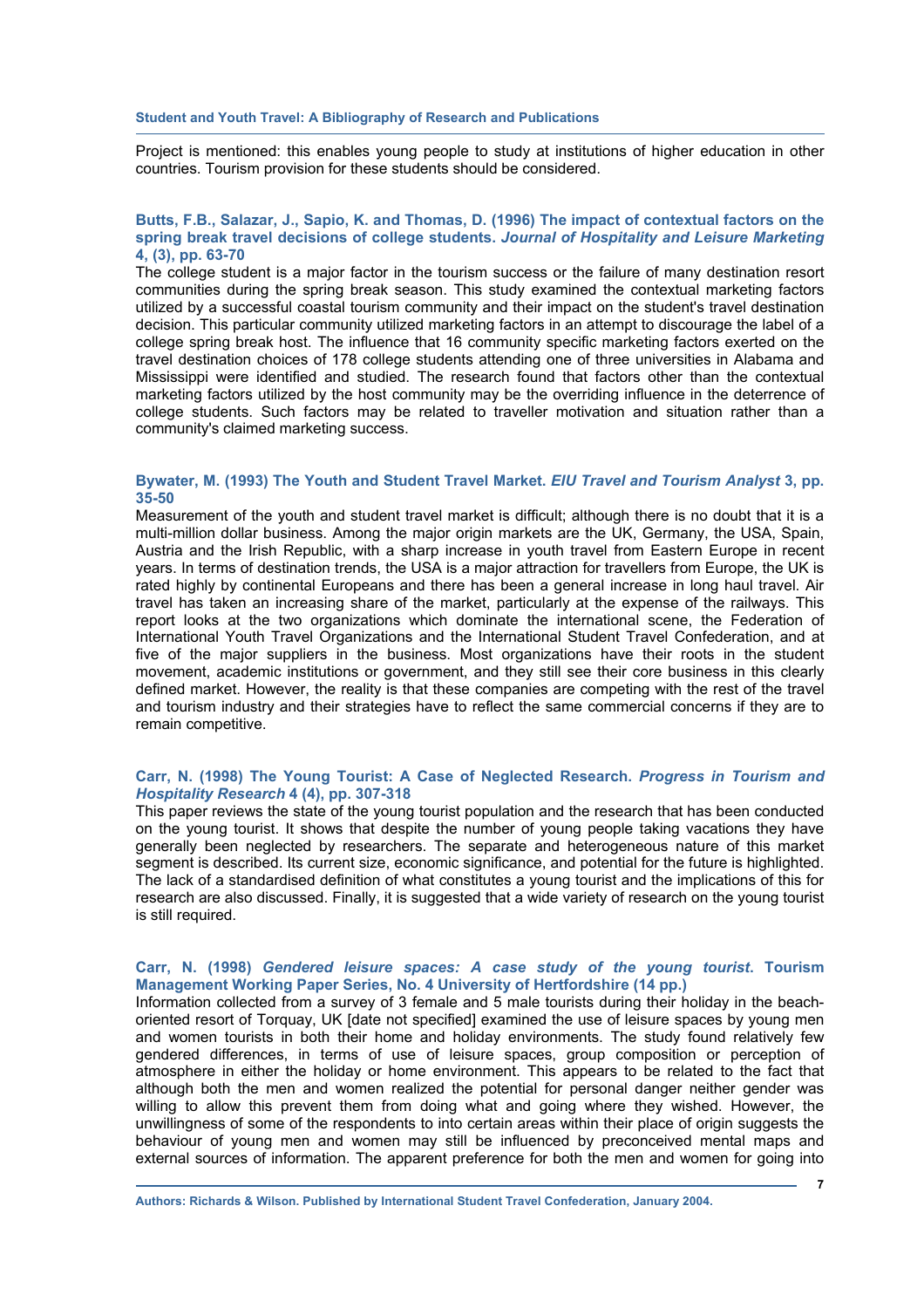leisure spaces and leisure times in groups may be linked to a combination of the social nature of the group and the perceived safety it offers.

#### **Carr, N. (1998) Gendered Differences in Young Tourists' Leisure Spaces and Times.** *Journal of Youth Studies* **1 (3) pp. 279-294**

This paper studies the use of leisure spaces and leisure times by young men and women tourists. It is based on information collected about the behaviour of young tourists during their holiday in the beachoriented resort of Torquay, in Southwest England. This work is required because of the importance of the young beach-oriented tourist to the tourism industry and the paucity of previous research on this subject. The need to study gendered differences is related to the suggestion that such differences exist in the leisure behaviour of people in their home environment. The study found relatively view gendered differences, in terms of use of leisure spaces and times, group composition, or perception of atmosphere in the holiday environment.

#### **Carr, N. (1999) A Study of Gender Differences: Young Tourist Behaviour in a UK coastal resort.**  *Tourism Management* **20 (2), pp. 223-228**

This paper studies the leisure activities of young men and women tourists. It is based on information collected about the behaviour of young tourists during their holiday in the beach-oriented resort of Torquay, in Southwest England. This work is required because of the importance of the young beachoriented tourist to the tourism industry and the paucity of previous research on this population. The need to study gendered differences is related to the suggestion that men and women engage in different leisure activities in their home environment. The study found very few gendered differences, in terms of the leisure activities of young tourists.

#### **Carr, N. (2001) An Exploratory Study of Gendered Differences in Young Tourists Perception of Danger within London.** *Tourism Management* **22 (5), pp. 565-570**

This paper studies young tourists' perception of danger within the urban holiday environment of London, England. The study of perceived danger is important not only in its own right, but also because of the influence it may have on use of leisure spaces and times. This research assesses gender and group composition differences in perception of danger, addressing the relatively neglected issues of men's perception and the relationship between the genders. For the purpose of this paper 'danger' was assessed by studying how safe, relaxed, vulnerable, threatened, and at risk people felt while in London. The study found a number of similarities and differences between the men and women studied, in terms of how they perceived danger and their group composition during the day and night time. These results indicate that gender may not be the only influence on perception and behaviour, and that men and women should not be regarded as homogenous cohorts.

#### **Carr, N. (2002) Defining Young Tourists Visiting Beach-oriented Resorts: A behavioural analysis.** *Anatolia: An International Journal of Tourism and Hospitality Research* **13 (1), pp. 49-62**  This paper provides a chronological definition of young tourists visiting beach-oriented resorts based on behavioural patterns within the holiday environment. The study on which the paper is based took place in the beach-oriented resort of Cala Millor, on the northeast coast of the Spanish island of Mallorca. The need for this study is related to the lack of a universally agreed definition of the young tourist. The study found tourists between 16 and 24 years old were the most likely to behave in the passive/hedonistic manner that is generally associated with young tourists staying in beach-oriented destinations. In contrast, tourists aged 30 – 35 years old were less likely to behave in this manner. However, the overlap in behaviour between the sub-age groups and the differences within them suggests that chronological boundaries cannot be used in isolation to accurately define young tourists who take vacations in beach-oriented resorts.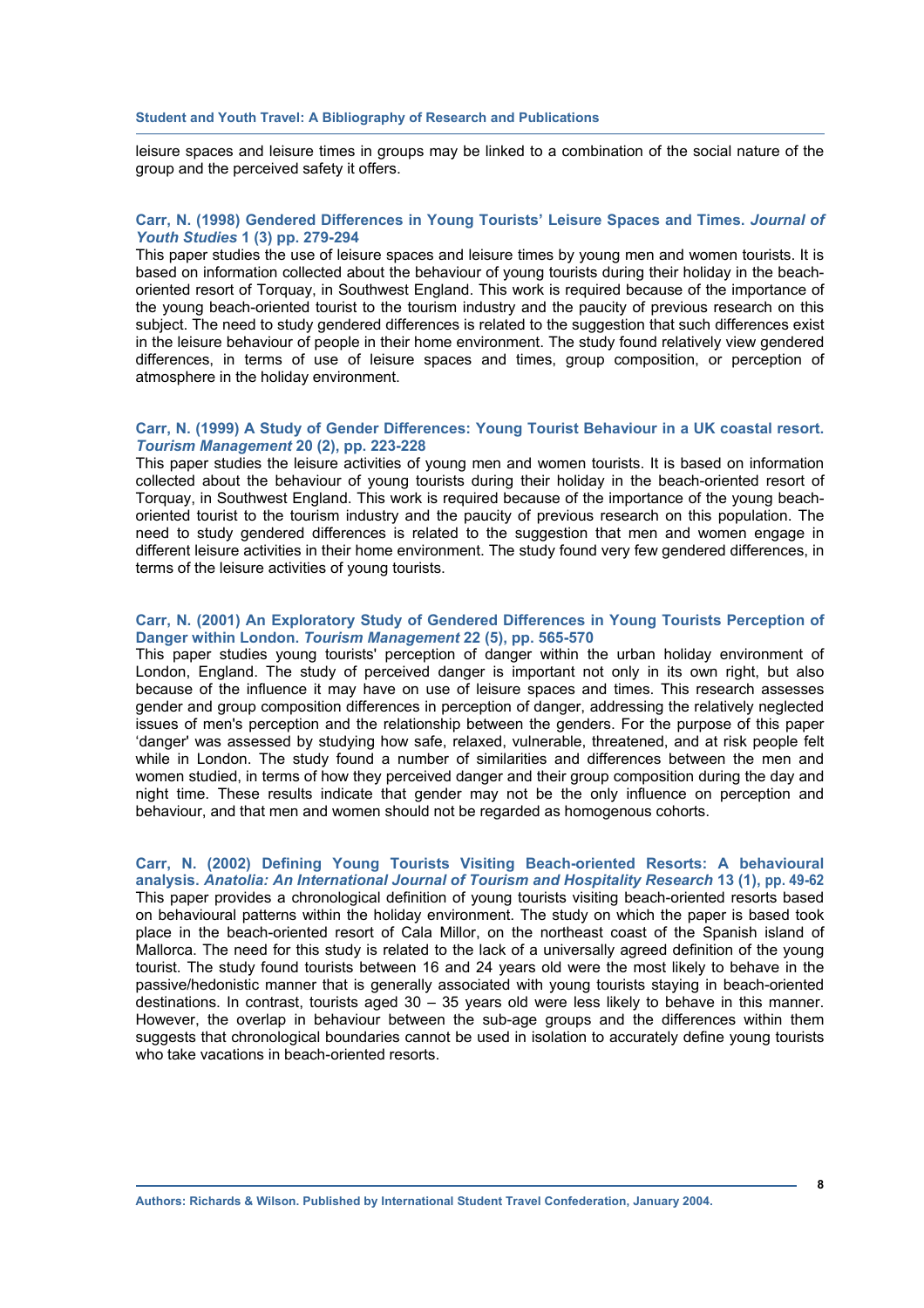#### **Carr, N. (2002) A Comparative Analysis of the Behaviour of Domestic and International Young Tourists.** *Tourism Management* **23 (3) pp. 321-325**

This paper provides a comparative analysis of the behaviour of young, single, British international and domestic tourists during their holidays. The research was located in Torquay, on the Southwest coast of England, and Cala Millor, on the Northeast of Mallorca. These locations represent two of the most popular destinations for young British tourists on domestic and international vacations, respectively. The findings of this research suggest that young, single, British tourists on domestic vacations behave in a different manner compared to those holidaying at the international level. Indeed, compared to domestic tourists, young people on international vacations tended to behave in a more passive and hedonistic manner.

#### **Carr, N. (2002) Going with the Flow: An assessment of the relationship between young people's leisure and holiday behaviour.** *Tourism Geographies* **4 (2) pp. 115-134**

This study compares how young people behave while they are on vacation (i.e. holiday behaviour) and in their place of origin (i.e. leisure behaviour). Data were collected using a series of in-depth interviews and recall diaries. Comparing behaviour in the holiday and home environments provides an analysis of the relationship between tourism and leisure, which is currently a matter of debate (Colton 1987; Ryan 1994; Moore et al. 1995). Consequently, this research explores the relationship between leisure and tourism theories. The results of the study suggest that while they are on vacation the people interviewed tended to behave in a more liberal and hedonistic manner than when in their place of origin. However, this holiday behaviour seems to be an extension of their leisure behaviour, rather than separate from it. This may support the hypothesis that tourists' behaviour is influenced by a combination of socio-cultural norms and values, and personal motivations that are present in both the home and holiday environments.

#### **Carr, N. (2003) Use And Trust Of Tourism Information Sources Amongst University Students. In B. Ritchie,** *Managing Educational Tourism.* **Clevedon: Channel View Publications**

This chapter studies the types of information sources utilised by university students when planning a vacation and the levels of trust they ascribe to them. The data on which this paper is based was collected using a combination of a questionnaire survey and a series of in-depth interviews. The students studied were all enrolled at the University of Hertfordshire in the UK at a variety of undergraduate and postgraduate levels. The need for this study is related to the fact that without a clear understanding of how students gain information about potential holiday destinations it is impossible to accurately market products to them. In addition, although university students represent a separate and significant part of the tourist population there is a paucity of research on the holiday experiences of this population. While students in tertiary education may have relatively small amounts of income, they have proportionally high levels of discretionary income and free time to spend on leisure pursuits, including vacations. Although most university students may, in chronological terms, be defined as part of the youth tourism market, there are a number of differences between the student and youth populations that prevent the use of research on the latter to understand the students. These differences include the socio-economic structure of the two populations, the presence of mature students in tertiary education, and the different socio-cultural norms and values that influence young people in general and university students. The results of the research on which this paper is based indicate that the least utilised source of information was the Internet, with approximately one-quarter of the students claiming never to have used it to find out about possible vacations. The most trusted sources of information were informal ones such as previous visits, friends and relatives, although it was recognised that these can sometimes provide biased information. In contrast the least trusted sources were formal ones, including the TV/radio and travel agents. However, a lack of trust in formal sources did not necessarily mean that the students did not use them. Instead, they tended to use other sources to confirm what formal sources claimed, or restricted their use to price guides.

#### **Carr, N. (2003) University Students' Tourism. In B.W. Ritchie,** *Managing Educational Tourism.* **Clevedon: Channel View Publications**

Despite the fact that the majority of university students may be chronologically defined as belonging to the youth population (18 to 30 years old) they are actually a distinct population with different age, socio-cultural, educational, and economic characteristics. It is clear that this population has a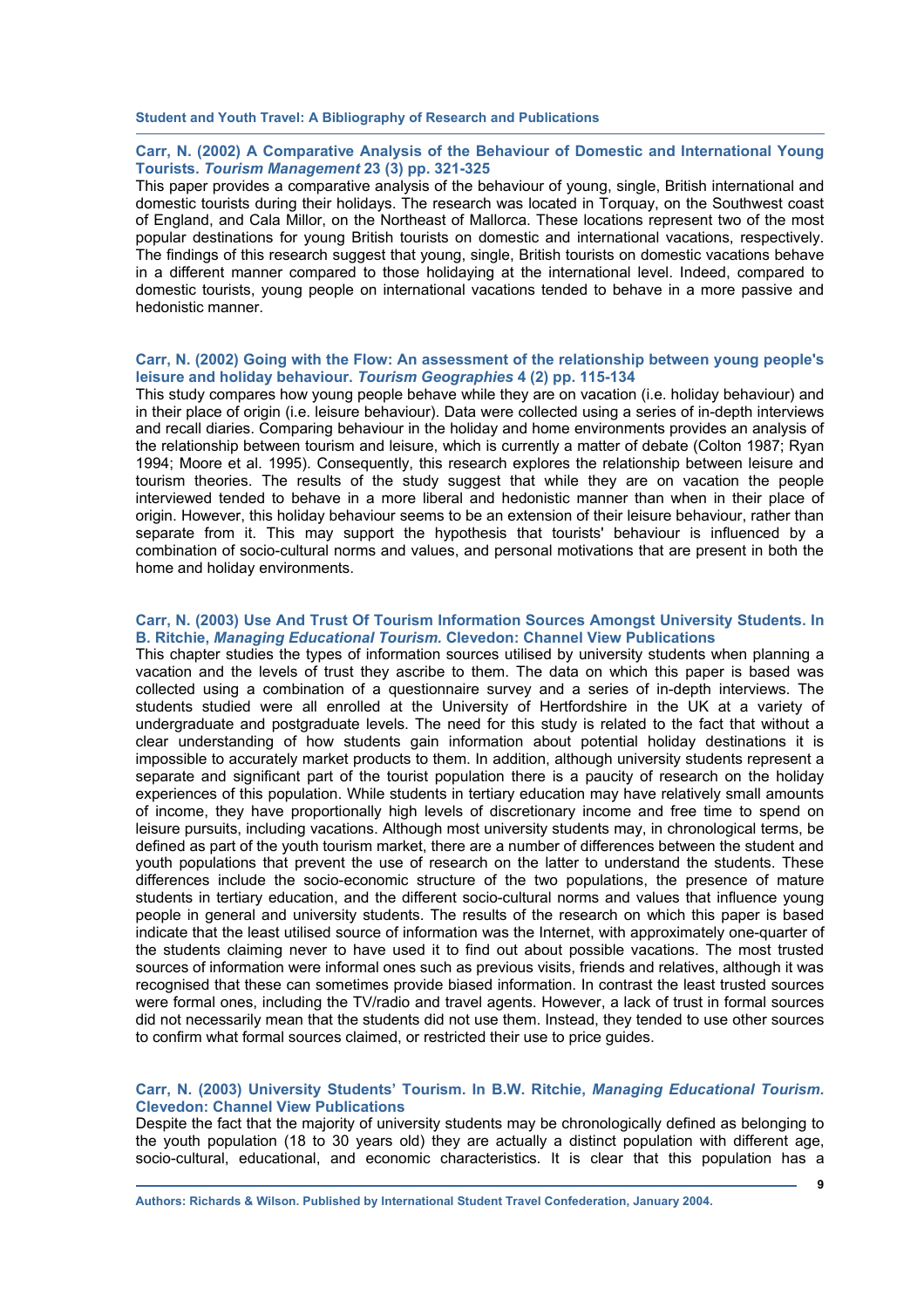preference for independently organised travel and vacation arrangements. Therefore, while recognising the existence of overlaps with the youth population, this chapter focuses exclusively on university students. The chapter is well contextualised within the existing literature on student and youth travel and the importance of various organisations in the youth travel sector (such as the ISTC) in promoting and facilitating youth tourism is evaluated. Tourism as an educational component of the university experience, the variously spontaneous (e.g. independent trips) and organised (e.g. the EU Erasmus programme) nature of student mobility as well as travel for field trips during university. Finally conclusions are drawn as to the future of tourism by university students, noting the issues of increasing student numbers and the growing accessibility of international travel experiences, as well as the increasing incidence of students graduating with debts.

#### **Carr, N. (2003) University Student's Holiday Behaviour: A Case Study from New Zealand. C. Michael Hall (ed)** *Introduction to tourism: Dimensions and Issues* **(4th ed). South Melbourne: Pearson Education**

This chapter provides an analysis of the holiday behaviour of 464 New Zealand university students and includes a detailed review of academic and market-based literature on student and youth travel. Information about the students' holiday decision-making and purchasing processes; holiday destinations, timing, and duration; motivations; and behaviour was collected using a questionnaire, incorporating and building on the strengths of previous studies. A likert scale was used to examine motivations for travel. Findings show that on average, the New Zealand students studied took 2.4 holidays each during the survey year, with most holidays being taken within New Zealand (although the most popular international destination was Australia). The majority of the students' holidays lasted between 1 and 7 days. Package tour options were not favoured, demonstrating a higher use and trust of informal sources of holiday information. While the students mainly rely on their own savings, they often gain money from their parents and through loans to help pay for their vacations. Main motives for travel were a combination of passive, social, and hedonistic desires, and their holiday behaviour reflects these motivations. Unstructured behaviour was also favoured while on holiday. Conclusions emphasise the large scale of the university student holiday market and highlight challenges for the tourism industry in terms of providing holidays that cater to the needs / wishes of university students and encourage packages (although this may be difficult given the apparent preference of students to engage in unstructured activities). Another challenge noted is the need to for the tourism industry to persuade students to use more formal sources of information and feel that they can trust them – especially the case for the Internet, which is currently the least used and trusted source of holiday information among the students despite their relatively easy and often free access to Internet-based information.

#### **Chadee, D. and Cutler, J. (1996) Insights into International Travel by Students.** *Journal of Travel Research* **35 (2), pp. 75-80**

Although research on international travelers abounds the literature, international travel by students remains a neglected area. A study reports the findings from a survey of 370 University students in New Zealand. The survey identified student motives for undertaking international travel, the planning process, and the preferred destinations and methods of financing international trips. Logit models were developed and estimated for 2 important aspects of international travel by students. In addition, the study also included cross-cultural comparisons of travel behavior. The findings indicate that students traveling overseas represent a distinct market with specific needs and preferences. Travel behaviors vary significantly for different cultures and it is shown that it is possible to model such behaviors.

#### **Clarke, J. A. (1992) Marketing Spotlight on the Youth 'Four S's' Consumer.** *Tourism Management* **13 (3), pp. 321–327**

This article considers the nature of the demand-supply relationship between the large-scale or mass market inclusive tour operators geared to the youth market and the UK youth target market for holidays abroad: the `four S's' consumer. It is argued that this youth segment is significantly different from the youth market for independent travel and specialist niche products, on which previous research has largely been focused. The reasons for the success of the mass tour operator in the youth market are considered against the general characteristics of young people. Evidence for the consumer profile is drawn from data analysis of the once leading youth mass tour operator, and three youth sub-segments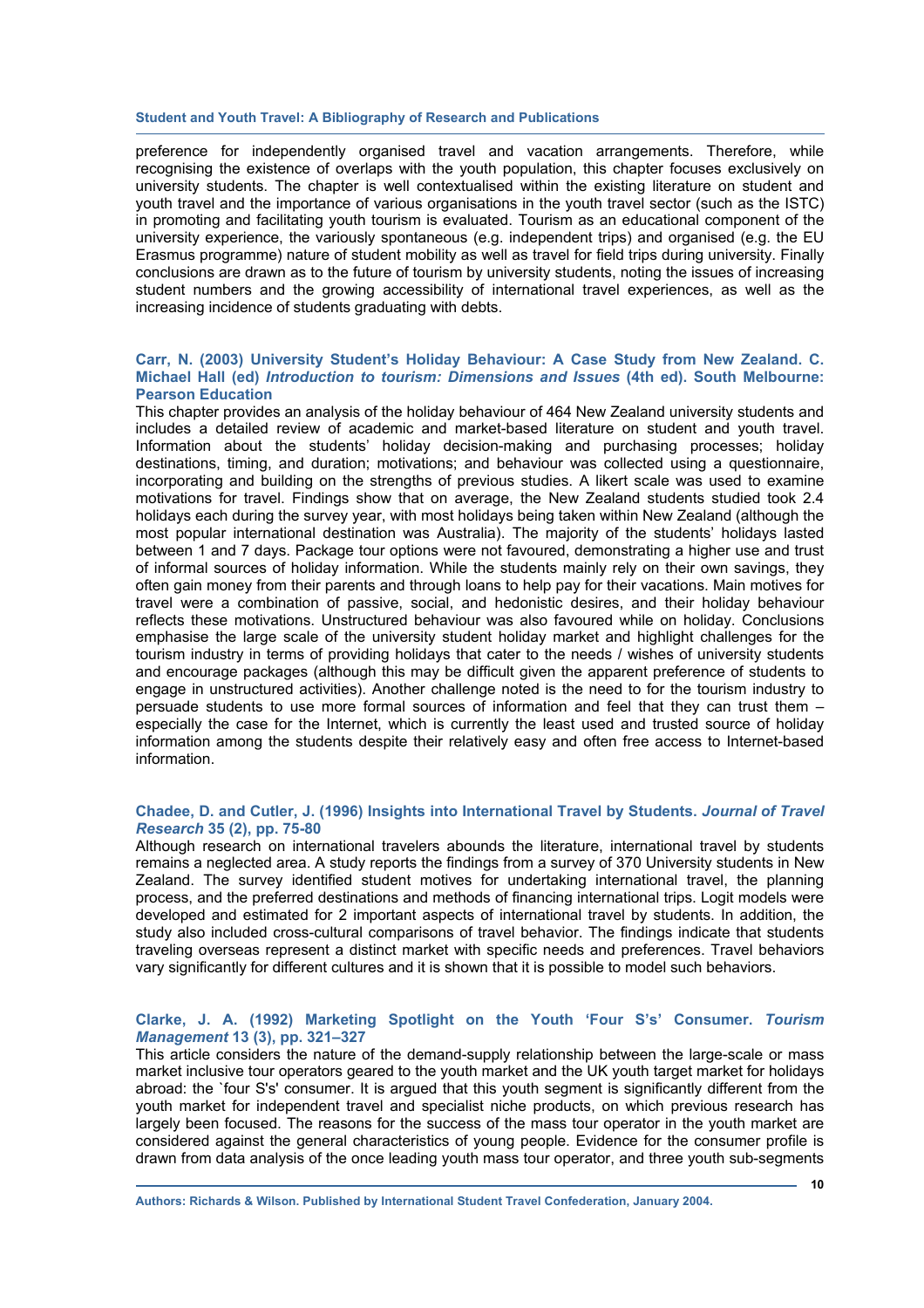are shown to emerge from the dominant profile. Threats to the youth operators are identified and possible moves towards product diversification are briefly discussed.

#### **Cohen, E. (1973) Nomads from Affluence: Notes on the Phenomenon of Drifter-Tourism.**  *International Journal of Comparative Sociology* **14 (1-2), pp. 89-103**

This article was one of several seminal pieces by Cohen in the 1970s developing a typology of tourist roles around a major distinction between institutionalised and non-institutionalised travellers. Institutionalised roles are typified by the organised mass tourist displaying a preference for being confined to the 'Western cultural bubble' in which decisions are made on behalf of the traveller and needs are met by the tourist infrastructure. Institutionalised roles also feature the individual mass tourist who makes arrangements for transportation and accommodation through an agency and chooses low risk, familiar situations when planning itineraries. Non-institutionalised roles identified by Cohen include the 'explorer' and the 'drifter'. The primary shared values of these groups were novelty, spontaneity, risk, independence, and a multitude of 'off the beaten track' options. The primary distinction between these two is base around the drifter's lack of a fixed itinerary and a more limited budget, but also reflects the more socio-political stance of a counterculture. These earlier forms of nomadic travel reflected the social structure of the period, just as Cohen's description of the drifter reflects the emergence of affluent middle classes of the West. A strong connection with drifting and drug culture is also made, particularly with respect to the 'Third World' of Asia and Latin America. The economic background of drifters suggests their need to experience 'real life' beyond familiar economic security, but attention is also paid to their ability to travel for extended periods through careful budgeting and skilled financial management.

#### **Desforges, L (1998) 'Checking out the planet': Global Representations / Local Identities and Youth Travel. In T. Skelton, and G. Valentine (eds)** *Cool Places: Geographies of Youth Culture* **(pp. 175-192) London: Routledge**

Focusing on the role of travel in contemporary youth culture(s), this book chapter looks at global representations and local identities in youth travel, exemplifying the developing interest in youth and student mobility as a global postmodern phenomenon. The notion of identity in youth travel is set in the context of the practice of 'collecting places' as a way in which travellers relate to the 'Other'. Markers of authenticity for independent young travellers centre on the absence of both the travel industry and other tourists. The chapter argues that the travellers themselves determine which places are brought into and excluded from the tourist economy, and that they determine the terms by which people and places are included in mainstream tourist trade. It is argued that this economic power serves to reshape cultures, employment practices and economies which are all part of tourism's role in the production of place. Travel is also discussed as a mechanism that (as a sign of distinction, c.f. Pierre Bourdieu) enables travellers to gain access to a given social class and its privileges.

#### **Éditions Touristiques Européenes: S.A.R.L (2003)** *Tourisme des Jeunes (16-25 ans).* **Paris: ÉTÉ (Les Cahiers Espaces n. 77) (In French)**

This volume contains a wide variety of chapters on many aspects of tourism by young people aged 16 to 25. Contributions range from demand studies and behavioural analyses of youth tourism to youth hostelling, backpacking and language exchanges as forms of youth mobility. Other contributions examine the roles of organisations involved in the youth and student travel

sector. Case studies presented include experiences of and aspirations for youth tourism in Paris and the Île de France, Alsace, Provence-Alpes-Côte d'Azur and London.

#### **Field, A.M. (1999) The college student market segment: a comparative study of travel behaviors of international and domestic students at a Southeastern University.** *Journal of Travel Research* **37 (4) pp. 375-381**

This article focuses on a study that examined the college market segment in the United States by comparing recess vacation travel of Clemson University foreign students to that of domestic students.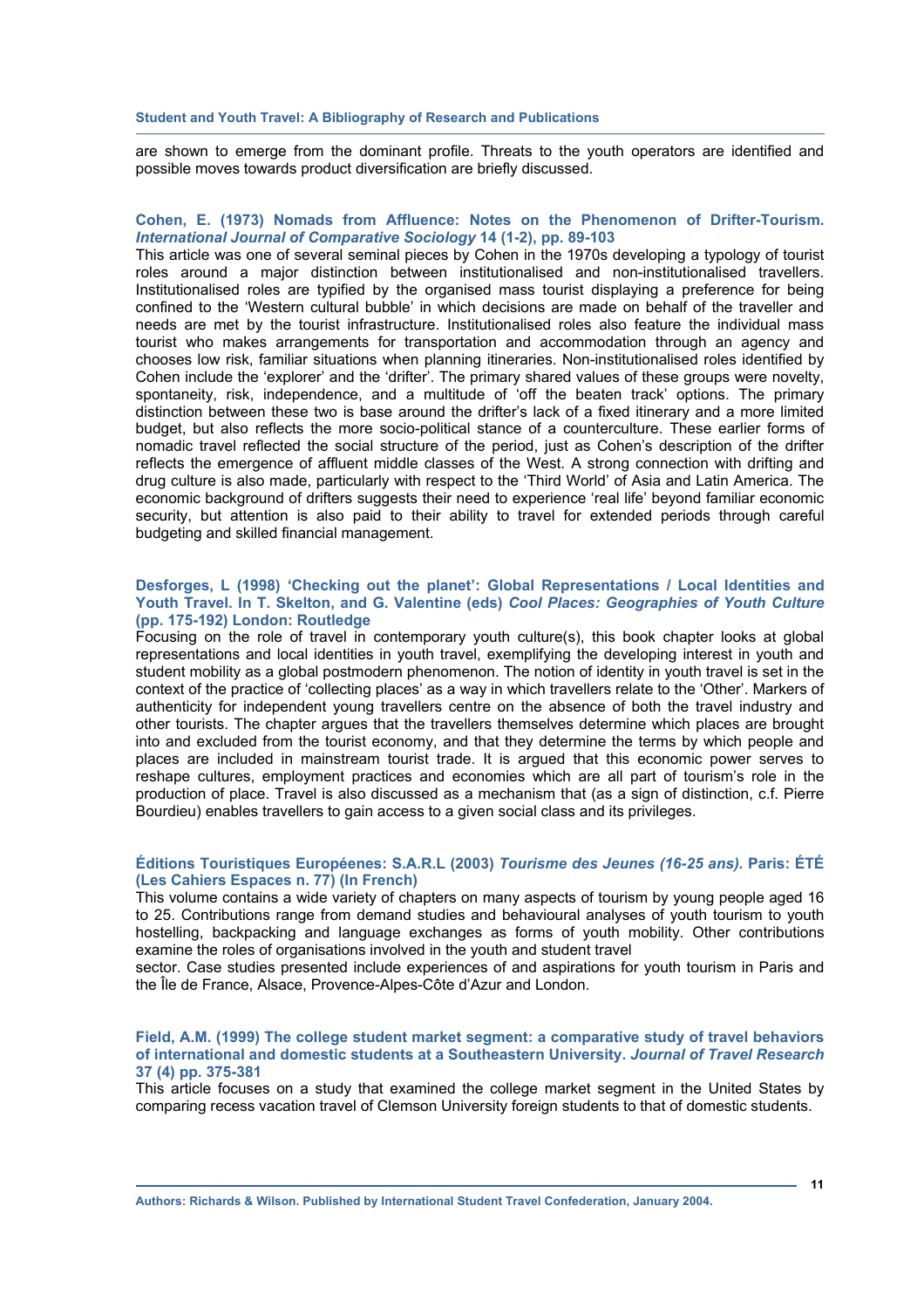#### **Frost, F. and Shanka, T. (1999) Asian Australian student travel preferences: An empirical study,**  *Asian Pacific Journal of Tourism Research* **42 (2), pp. 19-26**

A sample of 1083 students comprising students from Australia Singapore, Malaysia, Indonesia, Thailand and Hong Kong and studying at a university in Perth, Australia were surveyed to determine their international travel experience during the previous two years. The information requested included primary destination, length of stay, type of accommodation and purpose of visit. In addition, information was sought on the reasons for choosing destinations, and how they planned their trips. Other issues included the influence of various marketing elements on the decision process, and funding related considerations. The research indicated preferences for various destinations based on a range of preselected criteria. In particular, the research focused on preferred travelling options, role of the family and funding related issues in terms of the various nationalities. Significant outcomes in terms of such preferences of travelling were noted. This research has shown a clear opportunity for the travel industry to better target this market.

#### **Garibaldi, M. and Rebora, L. (1995) El Turismo de jóvenes en México.** *BITS Información* **120, pp.10-13**

The Mexican tourist industry is a growing force in the international tourism economy. Increasing numbers of Mexicans are taking holidays. In 1994, the number of Mexican travellers reached the order of 39 million or 46% of the total population. This article (Lourdes, pp. 10-13) examines trends and developments in youth tourism. Mexico has a huge young population who are increasingly willing to travel abroad to different countries. It is estimated that some 50 000 young people travel abroad each year. Mexico is only just beginning to promote this type of tourism and does not yet have the infrastructure, organizations or programmes with which to fully develop it. However, in order to respond to growing tourism demand among young people, a special agency has been set up and several projects are currently being developed.

#### **Gmelch, G. (1997) Crossing Cultures: Student travel and personal development.** *International Journal of Intercultural Relations* **21 (4) pp. 475-490**

This paper is concerned with what students do and learn when they travel abroad. First, the behavior and daily routines of American college students travelling in Europe, while on a term abroad, are examined through their journals and travel logs and the researcher's observations. What the students learn about other cultures is often superficial, yet the experience is found to be educational in ways that were unexpected. Much of the personal benefit of travel comes not from what students learn about the places or cultures they visit, but from the need to continuously make decisions and deal with the demands of daily life in new and unfamiliar settings. It is suggested that these experiences foster personal development in several ways.

#### **Hartmann, J.** *et al.* **(1992) Future forecasts: youth tourism***. Sociologia Urbana e Rurale* **38 pp. 377-411**

The final sections of this article focus on possible future developments in tourist behaviour, attempting to throw some light on the topic by observing current tourist behaviours among the young. The piece draws on evidence from Sweden and Italy in discussing patterns of demand and travel behaviour among young people.

#### **Hashimoto, A. (2000) Young Japanese Female Tourists: An In-depth Understanding of a Market Segment.** *Current Issues in Tourism* **3 (1), pp. 35-50**

Since the launch of the government's Ten Million Program in 1986, the number of Japanese outbound tourists has steadily increased even during the post-bubble economy period. Many destination countries have recognised the importance of the young female market segment as having a rapid growth rate and high spending power. This article investigates the socio-cultural background of the Gal tourist by exploring Japanese values on life and women, sex and sexuality and changing values in the younger generations. Based on the findings, this paper will discuss the significance of the Young Female Japanese tourists as a potential market in the near future, and also importance of understanding the socio-cultural background of the target market segment.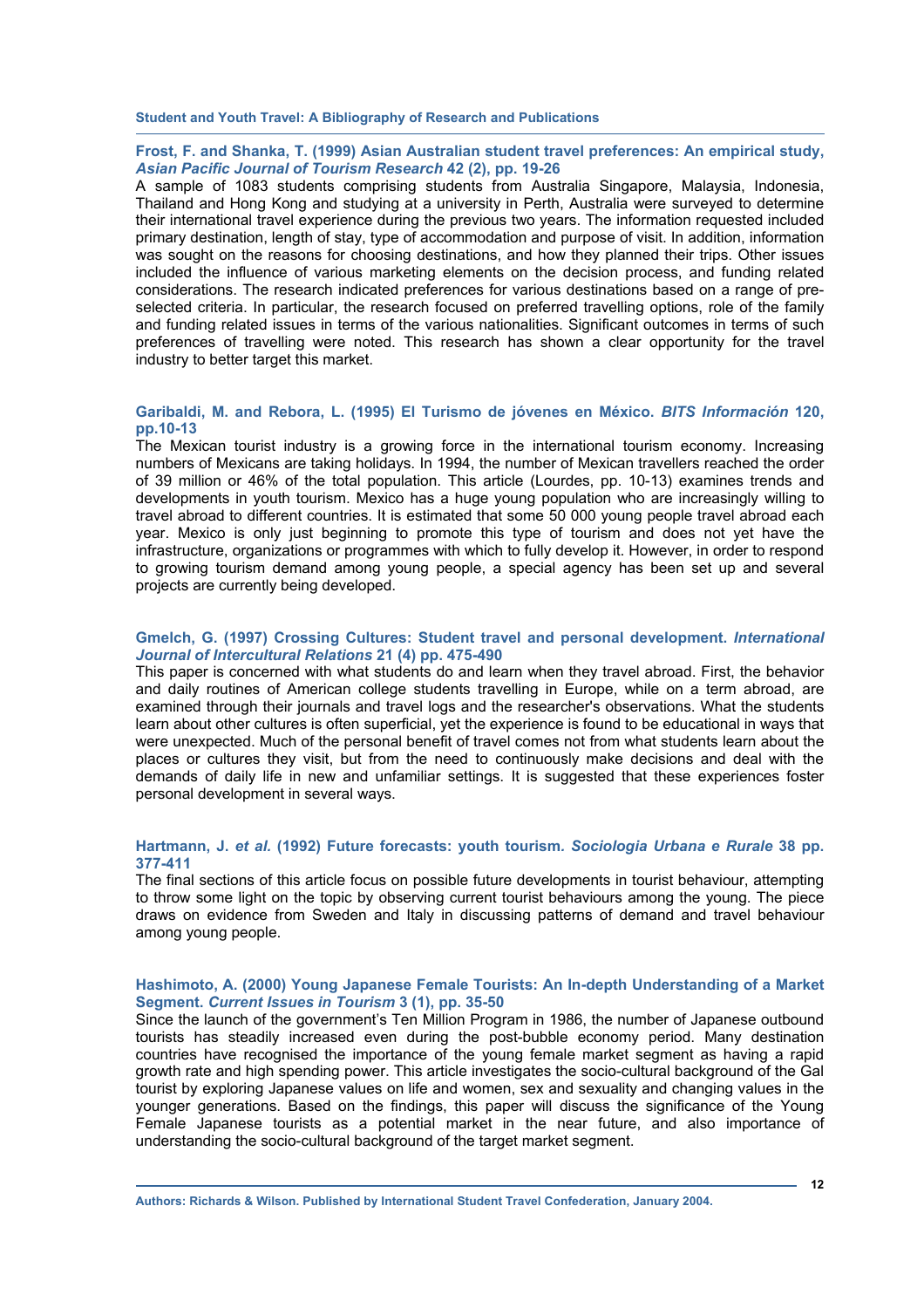#### **Hobson, J.S.P. and Josiam, B. (1992) Spring break student travel – An exploratory study.**  *Journal of Travel and Tourism Marketing* **1 (3), pp. 87-97**

The US college ritual of the spring break has developed into a uniquely North American tourism phenomenon. While numerous studies have focused on student travel, none have focused on spring break travel patterns. The aim of the study reported here was to investigate the characteristics of the spring break student market. A survey was administered to a sample of 384 students at the University of Wisconsin-Stout, USA in late March, 1991. A response rate of 95% was obtained (n=570). The findings show that the majority of students were not tourists over spring break. Only 10.7% of students surveyed went to one of the renowned US and international spring break destinations. Details of how the spring break was organized, main modes of transport used, the total cost of the holiday, and who paid for the trip are given.

N.B. A subsequent study by the same authors also exists – Hobson, J.S.P. and Josiam, B. (1996) Spring Break Student Travel: A longitudinal Study. *Journal of Vacation Marketing* 2, pp. 137–150. A summary was unavailable at the date of publication.

#### **Horak, S., Crnkovi, S. and Míkaci, V. (1989) Development of youth tourism in SR Croatia.**  *Problemy Turystyki* **12 (2), pp. 51-61**

The development of youth tourism in Croatia, Yugoslavia, is analysed from the Second World War to the present, and looking forward to the year 2000. An examination of the past shows that youth tourism reached the height of its popularity in Croatia in the late 1950s; later years saw it lagging behind commercial tourism. An outline of the present situation as regards tourism facilities for young people in Croatia leads to the conclusion that the conditions of organized youth tourism in the area are inadequate both in terms of number and structure of facilities. This situation signifies a considerable social loss due to the fact that an important part of youth education is neglected. Research into the possibilities of youth tourism development in Croatia bases planned expansion of facilities on estimated demand to the year 2000. The funds required for realization of the suggested development programme are 10 times the size of those set aside by society today. In order to resolve this problem, the adoption of special long-term systematic solutions is suggested for financing the Croatian Ferial Association, the leading youth tourism organization in the Republic.

#### **Horak, S. and Weber, S. (2000) Youth Tourism in Europe: Problems and Prospects.** *Tourism Recreation Research* **25 (3) pp. 37-44**

Youth tourism represents a specific market segment within tourism. It has a long tradition in Europe and its significance is increasing. On the basis of existing available sources and knowledge, this paper attempts to elaborate the concept of youth tourism, describe its characteristics, and then analyse the mobility and expenditure of this dynamic tourism market in more detail. Youth hostel accommodation capacity and travel flows in European countries are analysed and the main features of tourism products intended for young travellers are identified. Finally prospects for development of youth tourism in Europe are emphasized based on important key factors.

#### **Hsu, C.H.C. and Sung, S. (1997) Travel Behaviors of International Students at a Midwestern University.** *Journal of Travel Research* **36 (1), pp. 59-65**

The focus of this study was to identify the travel behaviours and demographic characteristics of international students travelling in the United States. A simple random sampling method was used to select 600 students from a large Midwestern university, of which 278 were returned (46.3% response rate). Findings indicate that international students prefer touring activities when travelling. Automobiles, hotels/motels, and fast-food restaurants were used most often by respondents, although differences were identified by age, marital status, and income level. The development of targeted marketing campaigns is required to utilize this potentially lucrative segment of the population. All inclusive tours and better detailed maps/itineraries would be one way of appealing directly to this sector.

#### **Hudman, L.E. (1990) Student international travel.** *Tourism Recreation Research* **15 (2), pp. 41-45**  There are over 750 semester, year long, or short summer study abroad programmes offered by colleges and universities in the USA. The airlines provide special rates and guidebooks are written specifically for the young traveller. The hospitality segment of the industry has developed a large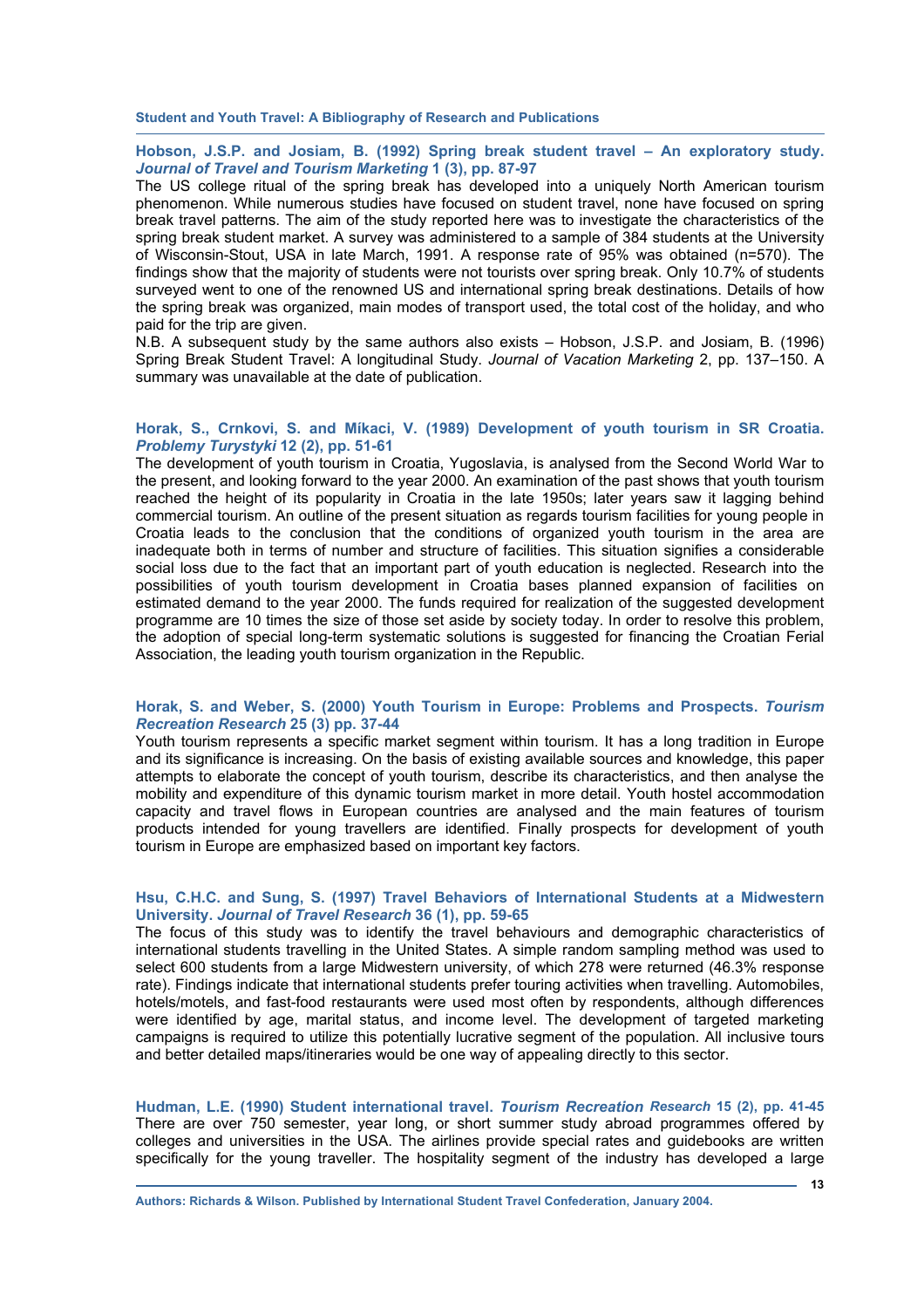infrastructure of facilities such as hostels directed at student travel. A survey of travel of Brigham Young University students in Utah, USA, indicated that 10% of international travellers from the USA are students. In addition student travel is relatively more diverse. The impact of the university on student travel is significant.

#### **Jagusiewicz, A. (1991) Programmatic principles of German youth tourism to Poland.** *Problemy Turystyki* **14 (1/2) pp. 43-56**

German youth travel has a well established post war tradition. Following a cultural exchange agreement between Poland and the former West Germany in 1970, visits to Poland grew rapidly and young tourists played a prominent role. Any discussion of German youth travel to Poland is hampered by the lack of research/statistical data available. The article attempts to describe the trends which have characterized this form of travel. A specific form of Polish-German tourism is the so-called no-currency exchange programme which provided for children and youths to travel between the two countries between 1987-90. These visits were intended to help develop personal relations between participants, and usually took the form of volunteer work camps and various summer camps. The scheme now involves the whole of unified Germany and about 11 000 youths and 7000 school pupils. The social and cultural assumptions central to the exchange programme are discussed. General suggestions are made as regards the service infrastructure and reception facilities.

#### **Jefferson, A. (1991) Demographics, Youth and Tourism.** *Tourism Management* **12 (1) pp. 73-75**

The purpose of this report is to look at the impact of youth on tourism and the tourist industry, not just as travellers but also as employees. Alan Jefferson, International Marketing Director and Deputy Chief Executive of the British Tourist Authority, considers demographic trends which have implications for tourism and demonstrates the importance of the youth segment for the UK's incoming tourist industry. In Europe the proportion of young people is declining and more must be encouraged to pursue higher education as the demand for professional workers increases.

#### **Jong, P. de and Seekings, J. (1997) The young traveller: A marketing adventure. Part 1: The youth travel market,** *Youth Travel International* **(May), pp. 13–14**

The characteristics of the youth travel market are examined to provide guidelines for tourism marketers. It is argued that this market is an important segment for tourism, as it constitutes the future mass market. A three tier approach to the youth market is adopted: the under 10s; the 10-20 (or teens); and the 20-30 (twentysomethings) represents the segments whose travel choices are: controlled totally by the parents; exercising significant control over parental choice; and almost complete independence respectively. Also described are the changing youth travel marketing scene, and the marketing role of the Federation of International Youth Travel Associations (FIYTO). This segment is being taken increasingly seriously by many destinations and several surveys into the youth travel market have been conducted. FIYTO has been leading an international programme to educate the travel industry by drawing attention to the many hidden benefits of youth travel, not least of which is its role in opening up new destinations and products.

#### **Jong, P. de and Seekings, J. (1997) The young traveller: A marketing adventure. Part 2: Youth travel marketing.** *Youth Travel International* **(September) pp. 9-19**

Following on from part 1, which examined the youth travel market, this paper shows how segmentation by age group has enabled tour operators to successfully market themselves to young people. The scenarios in France, Austria, Germany, and the UK are presented, to demonstrate the differences in approach and to highlight the similarities each distinctive market share. In conclusion, the role of the Federation of International Youth Travel Organizations, in bringing like minded youth travel organizations together and to help them work together is described.

#### **Josiam, B.M., Clements, C.J. and Hobson, J.S. (1994) Youth Travel in the USA: Understanding The Spring Break Market. In A. V. Seaton, (ed)** *Tourism, The State of The Art.* **Chichester. John Wiley (pp. 322 – 331)**

The aim of the study that this chapter is based on was to investigate the characteristics of the US spring break student market. As such, the chapter provides a comprehensive overview of student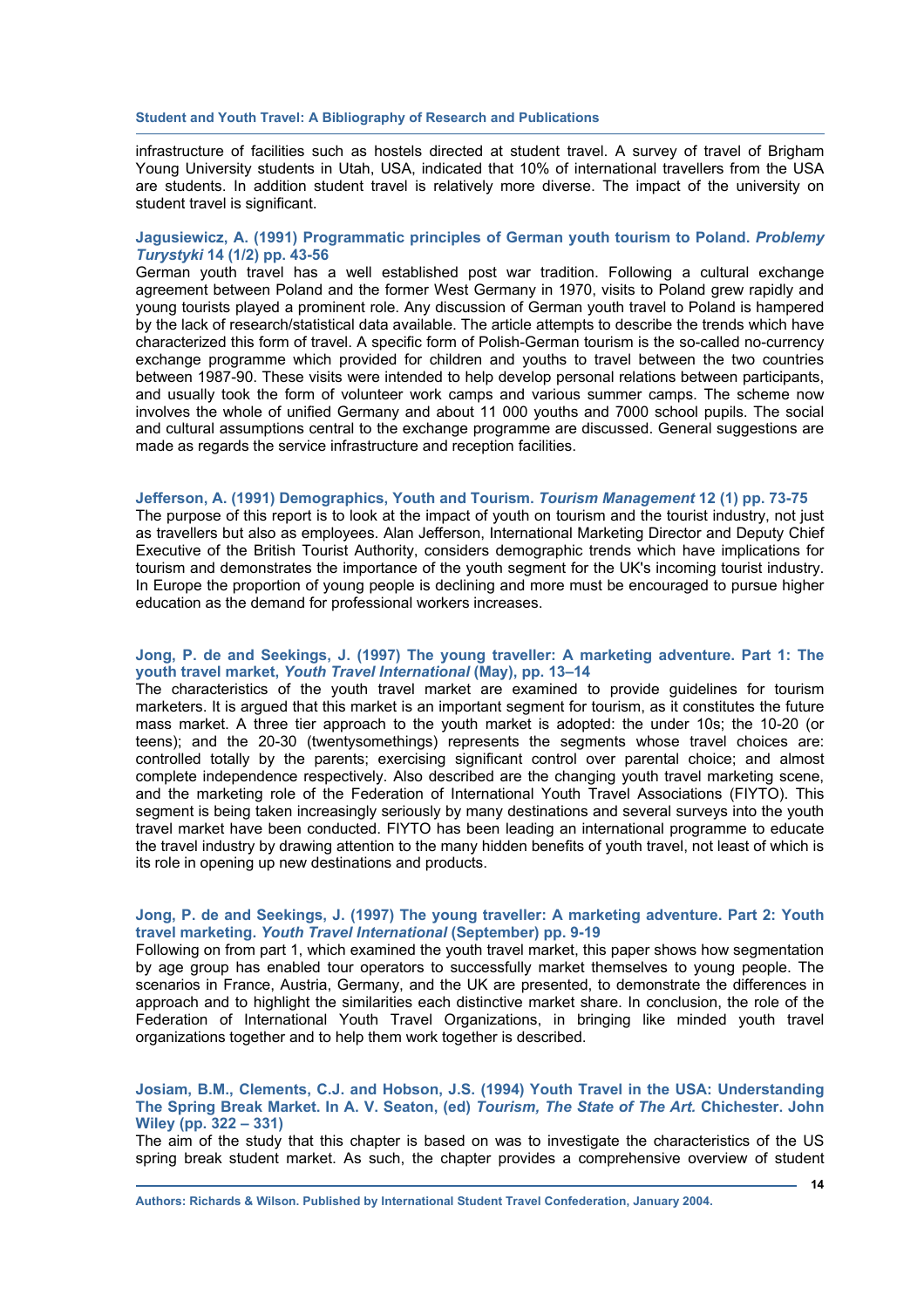spring break travel in the USA, including details of trip organising behaviour, main modes of transport used, the total cost of the trips and who funds the travel of these students.

#### **Kak-Yom, K. and Jogaratnan, G. (2002) Travel Motivations: A Comparative Study of Asian International and Domestic American College Students.** *Journal of Travel and Tourism Marketing* **13 (4), pp. 61-83**

This article compares the travel motivations of both Asian and domestic American college students. A review on the psychological motivations of travel for college students is provided, giving impetus to the differences in the students' travel motives. Finally, implications for tourism marketing are discussed.

#### **Kale, S.H., McIntyre, R.P. and Weir, K.M. (1987) Marketing Overseas Tour Packages to the Youth Segment: An empirical analysis.** *Journal of Travel Research* **25 (4)***,* **pp. 20–24**

Owing to its size, affluence, and spending habits, the 18 to 35 age group is a viable segment for packaged tours marketing. This study examines the travel preferences of the youth segment and compares these preferences to representative tour offerings targeted to the 18 to 35 age group. It is concluded that the current emphasis on the activities component in a tour package for the youth segment is misplaced; potential travellers in this age group place a higher value on free time, flexibility, exposure to the local culture, and the opportunity to visit scenic attractions.

#### **Kim, K.Y. and Jogaratnam, G. (2002) Travel motivations: a comparative study of Asian international and domestic American college students.** *Journal of Travel and Tourism Marketing***, 13 (4), pp. 61-82**

The purpose of this study was to assess and compare the travel motivations of both Asian and domestic college students. A comprehensive review of the literature was used to identify psychological motivations for travel and these were further assessed in terms of their importance and performance. Data are collected over a period of 8 weeks beginning in May 2001. Based on survey responses from 525 students enrolled at three universities in the US Midwest, there seem to be many similarities as well as some clear differences in the students' travel motives. The importance-performance technique is used to assess the relative significance of attributes and satisfaction with the fulfilment of needs. Implications for marketing decision makers are suggested.

#### **Li, W.S. (1995) Youth Tourism and Recreation in China.** *World Leisure and Recreation* **2, pp. 6-9**

With the increasing demands of Chinese youth for tourism products and recreation programmes, the industry faces a number of challenges. Firstly, it is of vital importance to understand the risks that youth confront when participating in their favoured activities and planning for those risks. Secondly, products and amenities should be of high quality, at low cost, and with easy accessibility. Thirdly, the imposition of regulations and laws should aim to ensure the safety of youth, by the prevention of fire, food poisoning, theft and violent crimes, while enforcing a ban on gambling, prostitution and drugs.

#### **Loker-Murphy, L. and Pearce, P. (1995) Young Budget Travellers: Backpackers in Australia,**  *Annals of Tourism Research* **22, pp. 819-843**

This paper examines young budget travelers in the context of the ''backpacker'' phenomenon in Australia. The origin of this form of travel is discussed and a contemporary social definition of backpackers is proposed. The definitional elements (a preference for budget accommodation, an emphasis on meeting other people, an independently organized and flexible travel schedule, longer rather than brief holidays, and an emphasis on informal and participatory holiday activities) are supported using two data sources. Data from Australia's International Visitor Survey, as well as a backpacker-specific study with 690 respondents, indicate that these young budget travelers exhibit characteristics which differentiate them from other visitors and that they are of economic importance to Australia's tourism industry.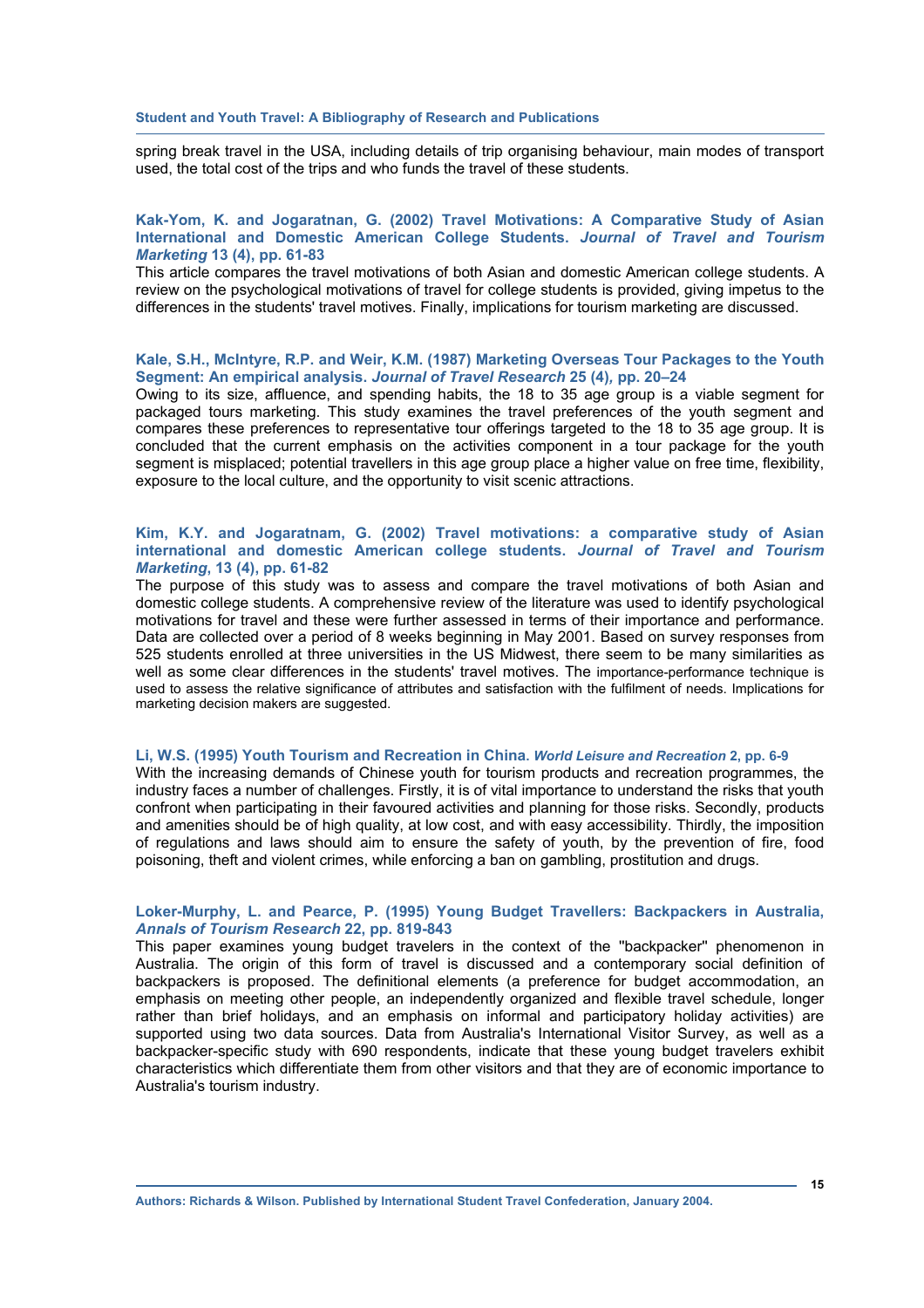**Méréo, S. (1992) Youth tourism: an expanding world market / Tourisme des jeunes: un marché mondial en pleine expansion.** *Cahiers Espaces* **117, pp. 19-36 (In French)** 

With an almost 20% share of the world tourism market (compared to 14% 10 years ago), tourism among people in the 15-25 year age group is a significant and expanding activity. This exceptional growth area can be explained by greater targeting of this market segment by tour operators and increasing standards of living and levels of education worldwide. Young tourists no longer fit the traditional image of groups of friends who go hitch-hiking. Instead, they have a wider variety of needs than ever before and are increasingly selective in their choice of holiday, transport, accommodation and activities. The dossier, containing four articles, examines these trends, looking firstly at the world market over the last 10 years, and then at the European market which appears to mirror the world trend, and considers the place of France in this expanding market, and youth tourism policy and projects, including the role of a visitor exchange scheme (EST) where young people are invited to stay with families in Eastern European countries.

(For Part 2 of this report see Smedt, J.P. de, 1992.)

#### **Mignon, J. M. (1992) The evolution of the youth travel market and youth tourism flow in the world / L'évolution des marchés et des flux touristiques des jeunes dans le monde.** *Youth Travel International* **2, pp.10-12**

Since the middle of this century, tourism in general, and youth tourism in particular, have increased more than ever. In 1950 there were 25 million international tourists, by 1990 this figure had risen to 443 million. Youth tourism increased by 7.3% each year over the last 10 years, its development being much faster than international tourism in general, which grew at 4.4% annually during the same period. This article reviews the factors that promote youth travel. They include: the opening of borders and end of the cold war; more leisure time, at least in developed countries, the need, especially in European countries to know foreign languages for professional success, and the tendency to postpone marriage and start a family at a later age. Major youth tourism flows in Europe, the Americas, Asia/Pacific and Africa over the last 10 years are described. Predictions regarding future youth tourism trends are made.

#### **Mintel (1991) Independent travel – a bias towards youth.** *Leisure Intelligence* **1, pp. 1-32**

This report looks at a number of issues connected with youth travel. It concentrates on the incidence of independent travel among young British people. The survey's findings show that the most popular destination for independent youth travel is Europe, with 23% of 15-34 year olds having travelled there in the past five years. However, 29% of this age group have never travelled independently and 30% have never travelled abroad. The perception of independent travel as compared with package holidays among young consumers was very positive. A high percentage of young people regarded the former to be cheaper, more adventurous and exciting and as providing more freedom than the packaged variety. Some 8.6 million UK residents travelled abroad on holiday in 1989, with this number expected to have risen to 8.9 million in 1990. In 1989, an estimated 5.2 million people aged 15-34 holidayed abroad independently and this is expected to rise to 5.4 million in 1990 at a value of pounds sterling1900 million.

#### **Mintel (2000)** *Independent Travel.* **London: Mintel Market Intelligence, Mintel International Group Limited**

This report by Mintel Leisure Intelligence looks at independent travel. Sections focus on the independent travel market factors, the size of the market, market segmentation, the supply structure and distribution of independent travel, and the consumers. Future scenarios are also debated and forecasts are presented.

#### **Mintel (2001)** *Student Travel.* **London: Mintel Market Intelligence, Mintel International Group Limited**

This report by Mintel Leisure Intelligence looks at student travel. Sections focus on the student travel market factors, the size of the market, market segmentation, the supply structure and distribution of student travel, and the student consumers. Future scenarios are also debated and forecasts are presented.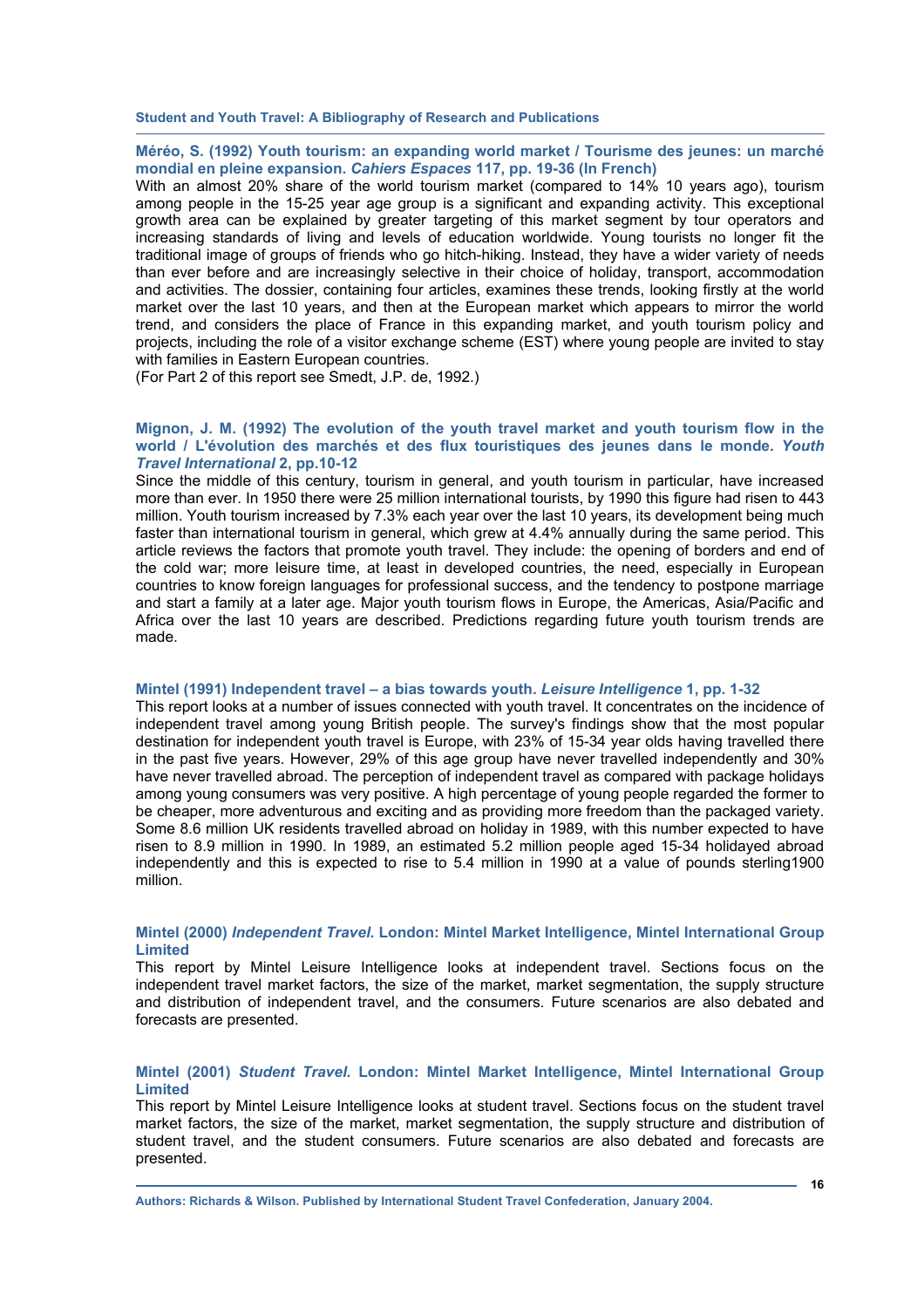#### **Parfitt, J. and Chinneck, A. (1991) Developments in youth tourism in recent decades and their impact on the youth hostel movement in Europe.** *Proceedings of the seminar on travel and tourism in transition: the research challenge,* **Dublin 29th-31st May 1991, pp.73-86**

The Youth Hostel movement had become worldwide by the 1960s. It had at this time a near monopoly of organized international budget youth tourism. At some time in the 1970s there occurred a significant change in the needs and attitudes of the young with regard to how they spent their recreational time away from home. Market research revealed the gap between demand requirements and supply, and over the period 1976-89 a framework of changing trends, indicating the strong and weak points of youth hostels, was conducted. The paper illustrates the trends in Western Europe which include changing social expectations and attitudes of young tourists, priorities in planning travel, holiday accommodation preferences, the nature of secondary holidays taken and interest in outdoor recreation activities. The actions taken by the Youth Hostel Association in England and Wales to redress the situation are outlined.

#### **Pritchard, A. and Morgan, N. (1996) Sex Still Sells to Generation X: Promotional Practice and the Youth Package Holiday Market***. Journal of Vacation Marketing* **3 (1), pp. 69-80**

This article discusses the current tourism promotional activities targeting the youth package market. It argues that marketing messages which use sexual imagery are an example of the successful targeting of Generation X. The marketing strategies of the UK youth tourism operator Club 18-30 form the case study, although the discussion is relevant for all tourism marketers interested in appealing to the youth market segment. The article briefly discusses market segmentation and then reviews some of the recent literature which highlights the lifestyle characteristics of today's young consumers. Its main focus, however, is to highlight the role of sexual imagery in tourism marketing and to assess the success of a particular campaign which clearly uses sex to sell tourism products. It concludes that this is an effective campaign aimed at younger consumers, especially in view of recent arguments that many marketers, particularly in the USA, are not effectively targeting this market.

#### **Reisinger, Y., Mavondo, F. and Weber, S. (2001) The Australian and Croatian youth travel markets: are they different?** *Tourism, Culture and Communication* **3 (2), pp. 61-69**

The purpose of this study is to assess whether there are differences in the psychographic makeup of the international youth travel market. First, the article examines the relationships between major psychographic factors such as lifestyle, preferences for activities, travel motivation, personality, and cultural values. A path model is developed, separately for 2 youth travel markets: 424 Australian and 338 Croatian students. Second, the equivalence of the model structure is tested. Finally, comparisons are made to test whether the regression coefficients are invariant across the two groups. The results suggest that the model is conceptually equivalent in Australia and Croatia. However, the regression parameters are significantly different. The article concludes by discussing implications for future studies.

#### **Reisinger, Y. and Mavondo, F. (2002) Determinants of youth travel markets' perceptions of tourism destinations.** *Tourism Analysis* **7 (1), pp. 55-66**

The primary purpose of this study was to test the relationships between the importance of destination attributes, travel motivation, and perception of destination attributes for two youth markets in the USA and Australia. A path model was developed, separately for each market, to test for these relationships and to assess the similarities and differences between both models. 708 randomly selected respondents from the USA and Australia were surveyed in 2000. The results suggest that in both samples there is a significant association between the importance of destination attributes and internal and external motivation, which also have significant associations with perception of destination attributes. The importance of destination attributes influences perception of destination attributes through the mediating effects of travel motivation. The study implies the need for tourism researchers to test the developed model across different international tourist markets.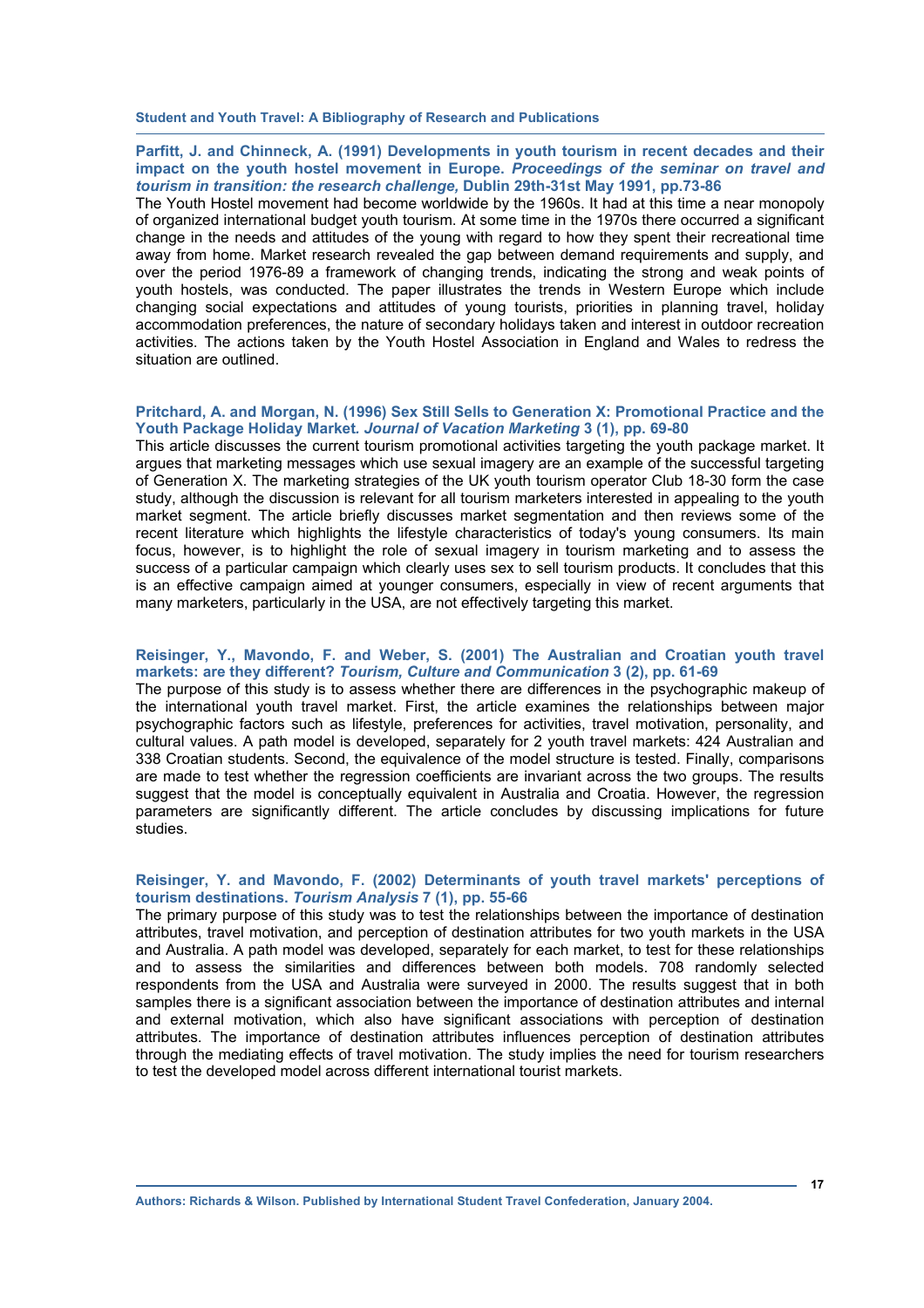#### **Reisinger, Y. and Mavondo, F. (2003)** *Gender Differences in the Psychographic Profiles of The Youth Travel Market.* **TTRA**

www.ttra.com/pub/uploads/GenderDifferences.htm (accessed July 2003).

The purpose of this paper is to explore the differences in the psychographic make-up of the female and male youth travel market. First, the paper reviews literature on the differences in travel behaviour between female and male. Second, the paper briefly contextualises the importance of psychographic research in tourism and then reports on the relationships between major psychographic factors of tourist behaviour such as cultural values, personality, travel motivation, preferences for activities and lifestyle. A path model is developed, separately for two youth travel markets, American female and male.

#### **Richards, G. and King, B. (2003) Youth Travel and Backpacking.** *Travel and Tourism Analyst* **6 (December) pp. 23**

Based on WTO estimates youth travel now accounts for between 20 and 25% of all international tourist trips. The market is growing, though with falling birth rates in much of the developed world, this is not as a result of demographic change. Growth has been prompted by increased participation levels in tertiary education, labour mobility and overseas study programmes, the emergence of backpacking as an element of global youth culture and changing concepts of youthfulness. The blurring of distinctions between work, study and travel are leading to a hybridisation of youth travel motives. The cultural aspects of youth travel and backpacking including the desire to mix with other like-minded people is an aspect of the market that merits particular attention by destinations interested in this market.

#### **Richards, G. and Wilson, J. (2003)** *Today's Youth Tourists: Tomorrow's Global Nomads? New Horizons in Independent Youth and Student Travel.* **Amsterdam: International Student Travel Confederation and Arnhem: Association of Tourism and Leisure Education. (Full and summary versions available)**

This report and it's summary version highlight the main findings of a major transnational survey on independent youth and student travel, undertaken by the International Student Travel Confederation (ISTC) and the Association of Tourism and Leisure Education (ATLAS). The aim of the survey was to gather consistent and detailed transnational information on the youth and student independent traveller market, combining data on the social and cultural aspects of young travellers (their backgrounds, motivations and experiences) with data on travel purchases, information gathering, destinations and previous travel experience. It focuses on different dimensions of the last major trip made by youth and student respondents, who were contacted via ISTC's global network of student travel organisations. Responses have been drawn from 2300 young people and students from Canada, the Czech Republic, Hong Kong, Mexico, Slovenia, South Africa, Sweden and the UK. It is the first specific study to cover all aspects of the youth and student travel experience, or the 'whole journey'; from trip planning and booking through to the trip itself.

#### **Richards, G. and Wilson, J. (2004, eds)** *The Global Nomad: Backpacker Travel in Theory and Practice.* **Clevedon: Channel View Publications**

The explosion of international youth travel in recent decades has been led by backpackers, who have become the new global nomads. The contemporary culture of mobility, the expansion of travel networks, the search for experience, rising affluence and fashion have attracted backpackers to the remotest corners of the globe, bringing banana pancakes, economic development and cultural change in their wake. As youth travel has changed, so have the participants – the hippy 'drifters' of the 1960s have been replaced by 'backpackers' 'travellers' or 'tourists' with different aspirations and expectations than their predecessors. This study examines the behaviour, attitudes and motivations of the young global nomads themselves, as well as tracing the growth of the 'backpacker industry' that has expanded with them; developing enclaves of backpacker culture across the globe. It also provides the first international overview of the backpacker phenomenon, drawing on a major global survey of young travellers, case studies of individual destinations and theoretical insights from sociology, geography, anthropology, economics, management and marketing. This book will be of interest to students, researchers and practitioners of global youth tourism and youth cultures and the impact it has on the places visited.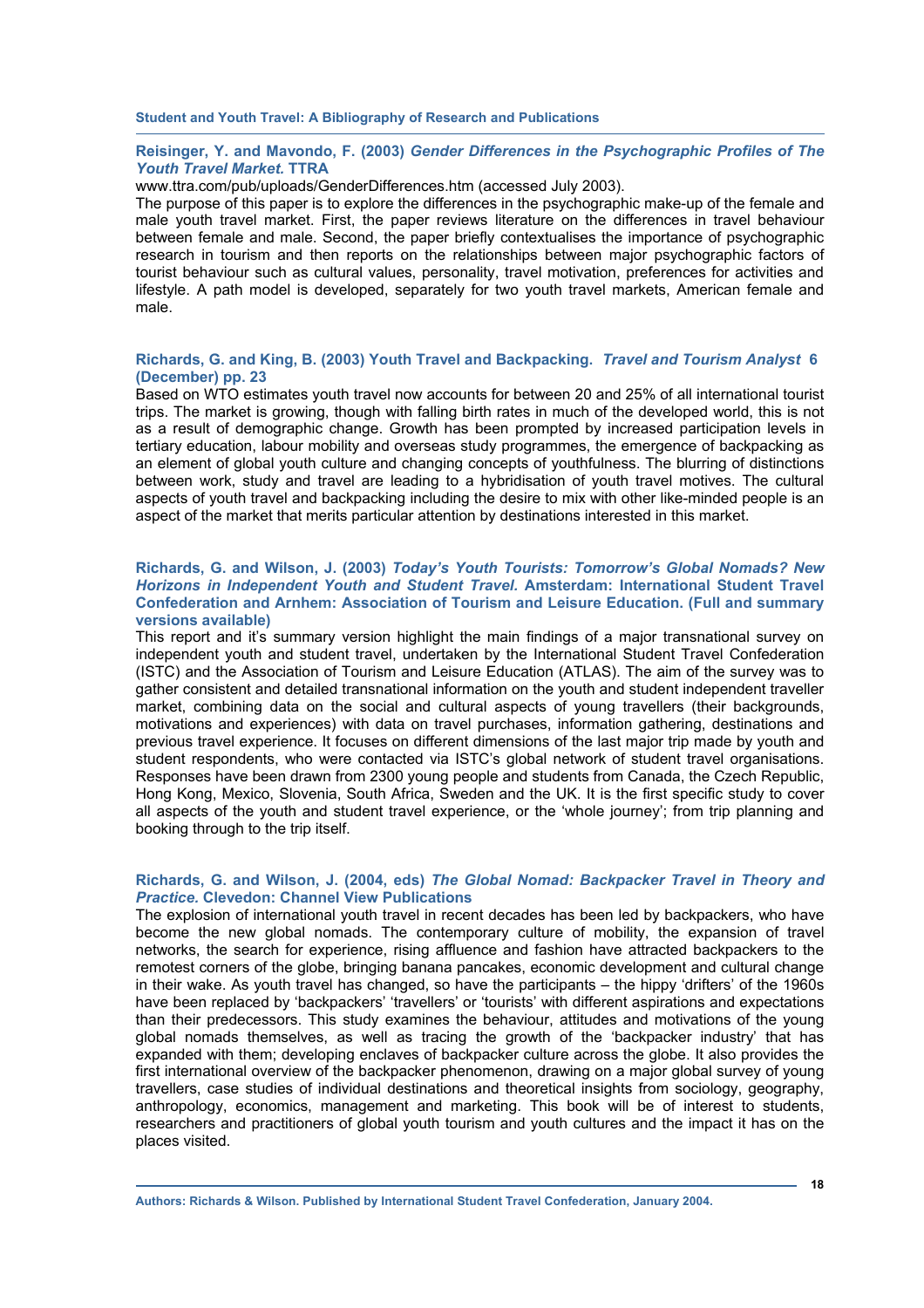#### **Riley, P.J. (1988) Road Culture of International Long-Term Budget Travelers.** *Annals of Tourism Research* **15 (2), pp. 313-328**

This paper describes the subculture of the contemporary international budget traveler. From personal observations, interviews and mail questionnaires, it portrays individuals who have been a part of "road culture" for a year or more. It argues that such travelers are neither "heroes" nor "deviants" and that earlier depictions of them as hedonistic, anarchistic 'drifters" is no longer accurate. The average traveler prefers to travel alone, is educated, European, middle class, single, obsessively concerned with budgeting his/her money, and at a juncture in life. Many are recent college graduates, delaying the transition into the responsibilities associated with adulthood in western society, or taking a leave between jobs. Their status is achieved on the road by experiencing hardship and non-touristic experiences, and by "getting the best value".

#### **Ritchie, B.W. (2003) Managing Educational Tourism. Clevedon: Channel View**

This book outlines the main forms of educational tourism, their demand and supply elements, as well as their marketing and management implications. The book has restricted the concept of educational tourism to the following segments: general education tourism with an emphasis on ecotourism and cultural heritage tourism (for both the youth and adult markets); adult and seniors' educational tourism; international and domestic schools' tourism; and international and domestic university/college students' tourism. The book draws examples from around the world, including the USA, Canada, Europe, Australia and New Zealand.

#### **Schönhammer, R. (1992) Youth Tourism as Appropriation of the World: A Psychological Perspective.** *Phenomenology and Pedagogy* **10, pp. 19-27**

The article is based on two studies which aimed to determine how young backpack tourists in Europe experience the freedom of unorganised youth tourism, with emphasis on the *unorganised* aspect (i.e. youth tourism that leaves behind all forms of adult control). The findings of the studies make sense as an expression of the adolescent drive to expand the 'region of free movement'. It concludes that the widening of the 'life space' in youth tourism involves not only hitherto unknown

geographical areas but also unknown, strange social situations. A rough schema of the typical life space of adolescents is put forward to facilitate understanding of the 'topology' of youth tourism.

#### **Seekings, J. (1998) The Youth Travel Market.** *Travel and Tourism Analyst* **5, pp. 37-55**

A definitive understanding of the youth travel market is presented in this article. The main segments of the market do not correspond closely with neatly defined age limits, even in the case of young people below school-leaving age. The lack of reliable statistics has hindered effective marketing and has undoubtedly discouraged would-be suppliers from entering the market. If this trend is to be reversed, far greater co-operative efforts are required, at national and international levels, to address the needs of young travellers and develop appropriate products and services.

#### **Sellars, A. (1998) The Influence of Dance Music on the UK Youth Tourism Market.** *Tourism Management* **19 (6) pp. 611-615**

Today's young people are influenced by a variety of factors when considering a holiday. During the late 1980s and 1990s we have witnessed a rise in recreational drug use and the move in music taste towards repetitive rhythms of re-mix DJs creating their music from synthesized tunes on records and CDs. The 'Big Name' DJs such as Sasha, Pete Tong, Danny Rampling, etc. are superstars within today's youth culture and receive wages to match their status. During the past 5-10 years, we have also witnessed a move towards young people taking holidays to pursue their interest in Dance Music and to follow their favourite DJ to wherever in Europe, or the world, they may be playing. Often the established night-clubs within countries will seek to attract these DJs, but sometimes special holidays are packaged by tour operators with a distinct Dance Music theme, highlighting famous 'superclubs' such as Cream and Ministry of Sound. Radio stations are also becoming involved, especially London's well known Dance Music station 'Kiss FM' who, in conjunction with a tour operator, offer a distinct Dance Music tourism experience.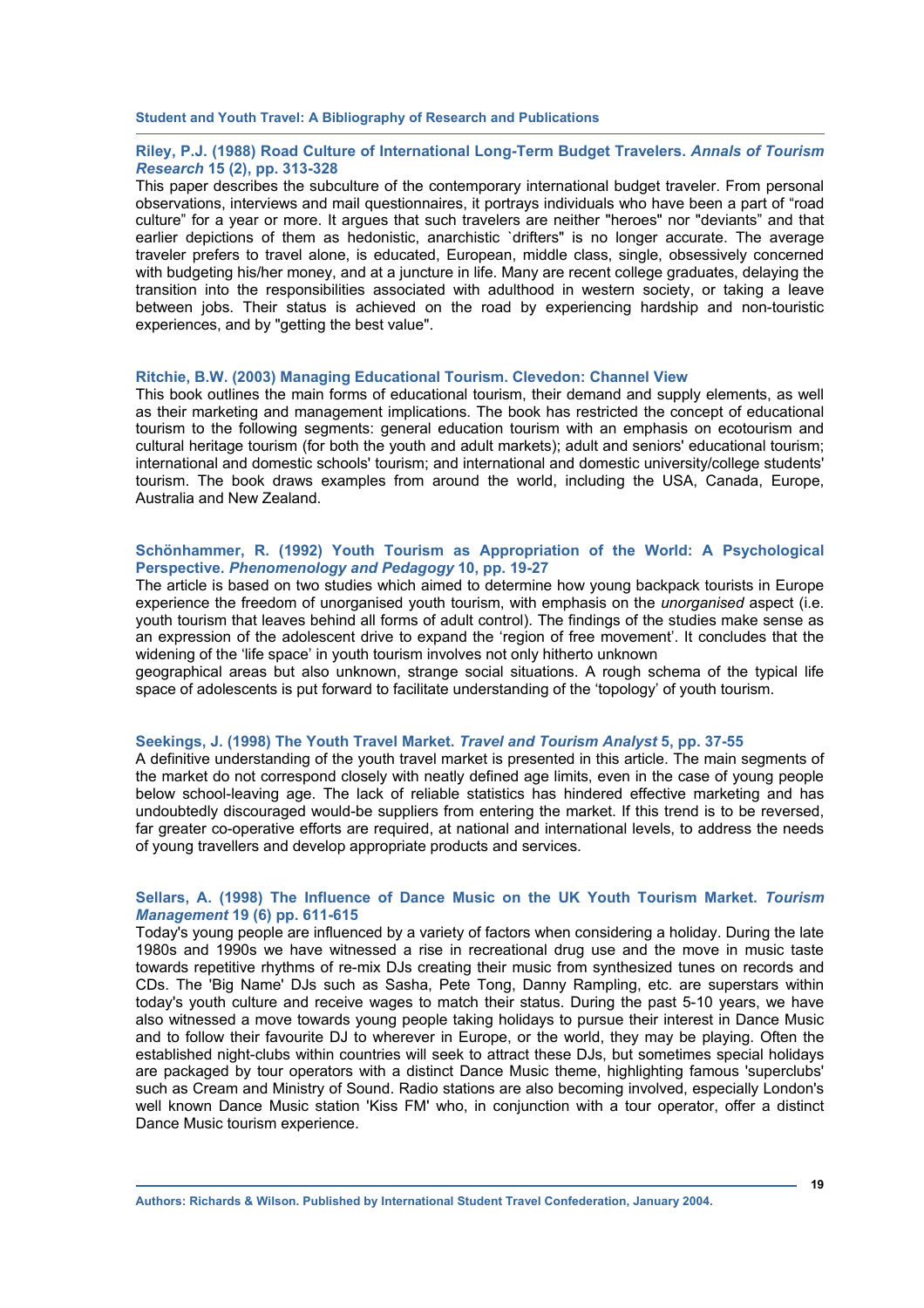**Smedt, J.P. de (1992) Youth tourism: the opportunities for France (2nd part) / Tourisme des jeunes: la chance de la France (2ème partie).** *Cahiers Espaces* **118, pp. 19-43** 

Despite recession, youth tourism has become, particularly in developed countries, a new and significantly expanding market. Increasingly, its needs and characteristics are diverse and difficult to determine. No longer can young tourists be correlated with the image of the young travellers or globetrotters of the 1960s-1980s. Today, they are more selective, demanding and discerning in their tastes and choice of holiday and destination, and have a wider variety of needs. Within this growing world youth travel market; France has been making great efforts to maintain its importance, attraction and reputation as a leading destination for young tourists. According to an EC survey conducted in 1989, for example, Paris was chosen as the preferred city for young visitors from among the main destinations of 11 other countries. Following a brief overview of the world youth tourism situation, the report examines the strengths and weaknesses of the youth tourism market in France. It examines trends and statistics relating to supply and demand, the role of and difficulties faced by youth hostels in this changing market, the position of Paris within these developments, and the role and activities of tourist offices and tour operators in promoting and targeting the youth tourism market. (For Part 1 of this report see Méréo, S. (1992) above).

**Son, A. (2003) International students in English language programmes: their images of Australia and travel behaviour.** *International Journal of Tourism* **Research 5 (3), pp. 235-238**  This paper reports on an ongoing study that aims to examine international students' images of Australia as a destination, the factors influencing these images, and the overseas students' travel behaviour while in Australia. A questionnaire survey yielded 365 usable responses.

#### **Sung, S. and Hsu, C.H.C. (1996) International Students' Travel Characteristics: An Exploratory Study.** *Journal of Travel and Tourism Marketing* **5 (3), pp. 277-283**

The focus of this study was to identify travel characteristics of international students in general and the longest trip taken in the last 12 months, along with demographic characteristics. Information sources among international students were also studied. Results indicated the majority of international students travelled during their study in the U.S., and they planned their trips in advance. Maps, family/friends, and past experiences were the most often used travel information sources. This study was exploratory in nature. Findings of the study may stimulate further investigation of this fast-growing market segment.

#### **ten Have, P. (1974) The Counter Culture on the Move: A Field Study of Youth Tourists in Amsterdam.** *Mens en Maatschapij* **49, pp. 297-315**

This article focused on young tourists in Amsterdam. In particular their activities and consumption behaviour are examined, for example in terms of their use of soft drugs, as well as other aspects of what the author describes as a counter cultural movement subscribed to by young visitors to the city.

#### **Theuns, L. (1992) The significance of youth tourism: Economic dimensions / Znacaj omladinskog turizma: Ekonomske dimenzije.** *Acta Turistica* **4 (2) pp. 165-187**

Youth tourism is a dynamic and growing sector in the tourism movement today. The share of youth tourist arrivals in total tourist arrivals worldwide has increased as have youth tourist expenditure and consumption. Modern youth tourism is different from conventional youth tourism in that it does not use the pre-arranged services of a tour operator and in that group size is more limited. Conventional youth tourism tends to be more of an organized mass movement. The article, based on Vogt's theory and the World Tourism Organization's definition of the tourist, examines youth tourism today and assesses its impact from an economic and scientific viewpoint. International trends and regional variations are covered, as are potential markets and youth tourism's potential future development.

#### **TNT Magazine / Uni Travel (2003)** *Backpackers Uncovered***. Australia: TNT / Uni Travel**

This is the 2003 edition of several reports based on a market research project  $-$  a joint initiative between TNT Magazine and Student Uni Travel. The project is in its fifth year and consists of three separate intercept surveys per year. The objective of the project is to produce clear and usable market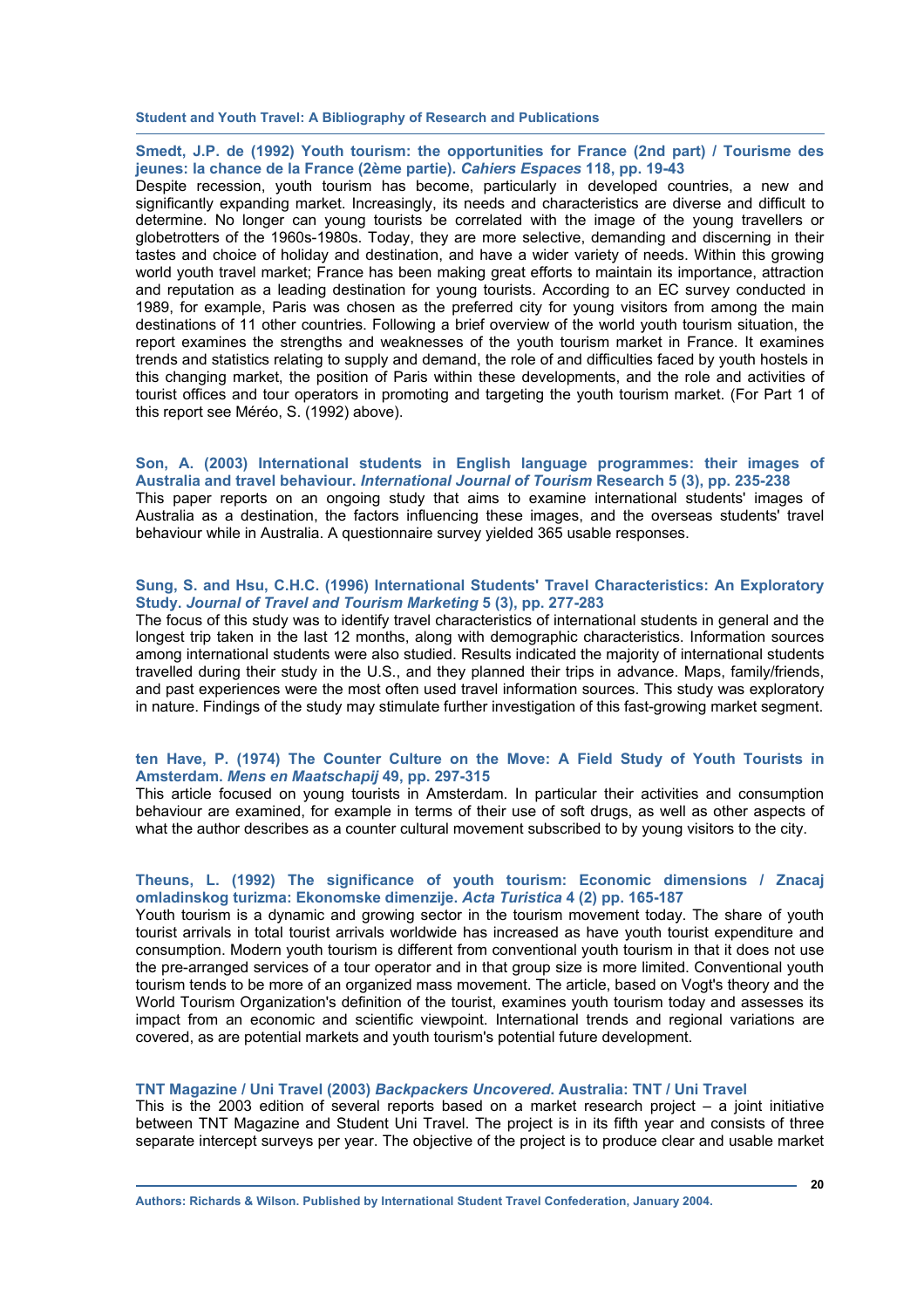research to the backpacking industry. The January 2003 survey has a sample size of 965 respondents and included questions on many aspects of backpacking from trip details to motivations and behaviour.

#### **World Tourism Organization (1991)** *International conference on youth tourism, New Delhi (India): Final report***. 18-21 November 1991. 13pp.**

This document is the final report of the International Conference on Youth Tourism. The conference, which took place in India in 1991, brought together representatives of government agencies and administrations, youth and youth tourism organizations, the tourism sector, universities, research institutions, international non-governmental and intergovernmental organizations to discuss the theme of youth tourism. The specific objectives were to analyse the nature and importance of the youth tourism market, defined as encompassing those aged 15-29; examine the policies, services, products and facilities destined for this market; investigate the role and functions of governments, the operational sector and other organizations and agencies concerned with the development and promotion of youth tourism; examine the special needs of developing countries in this sector; and formulate practical policies and directives for the development and marketing of youth tourism at national, intraregional and interregional levels. The findings and conclusions of the conference on each of these issues are presented, and 26 specific recommendations are made. The growing importance and dynamics of the youth tourism market which, with an annual growth rate of 7.3% far exceeds the 4.4% growth rate of international tourism as a whole, is highlighted by the conference.

#### **WTO (2002)** *Youth Outbound Travel of the Germans, the British and the French.* **Madrid: WTO. 48 pp.**

A study was conducted on the international travel behaviour of young people (15-25 years old) from 3 generating markets: Germany, UK, and France. The study uses data (n=400,000 interviews in 2000) from the European Travel Monitor based on representative opinion polling in more than 30 European countries. The study deals with many practical aspects of youth travel such as length of stay, expenditure, preferred travelling season, booking patterns, accommodation, type of transport used, Internet use in organizing and booking trips. It also deals with the personal profile of young travellers, such as sex, age, socioeconomic background, employment status, and area of residence.

#### **Vogt J.W. (1976) Wandering: Youth and Travel Behaviour.** *Annals of Tourism Research* **4 (1), pp. 25-41**

The phenomenon of wandering youth, their travel experiences and resulting impact on the visited culture, is explored. The primary motivation is the quest for personal growth, which is achieved through autonomy in decision-making stimulation in daily life, learning through exposure and detachment, and transient yet intense interpersonal relationships. The impact of wanderers is felt mainly at centers of congregation, identified as gathering and resting places. Some suggestions are made as to areas of application and further research.